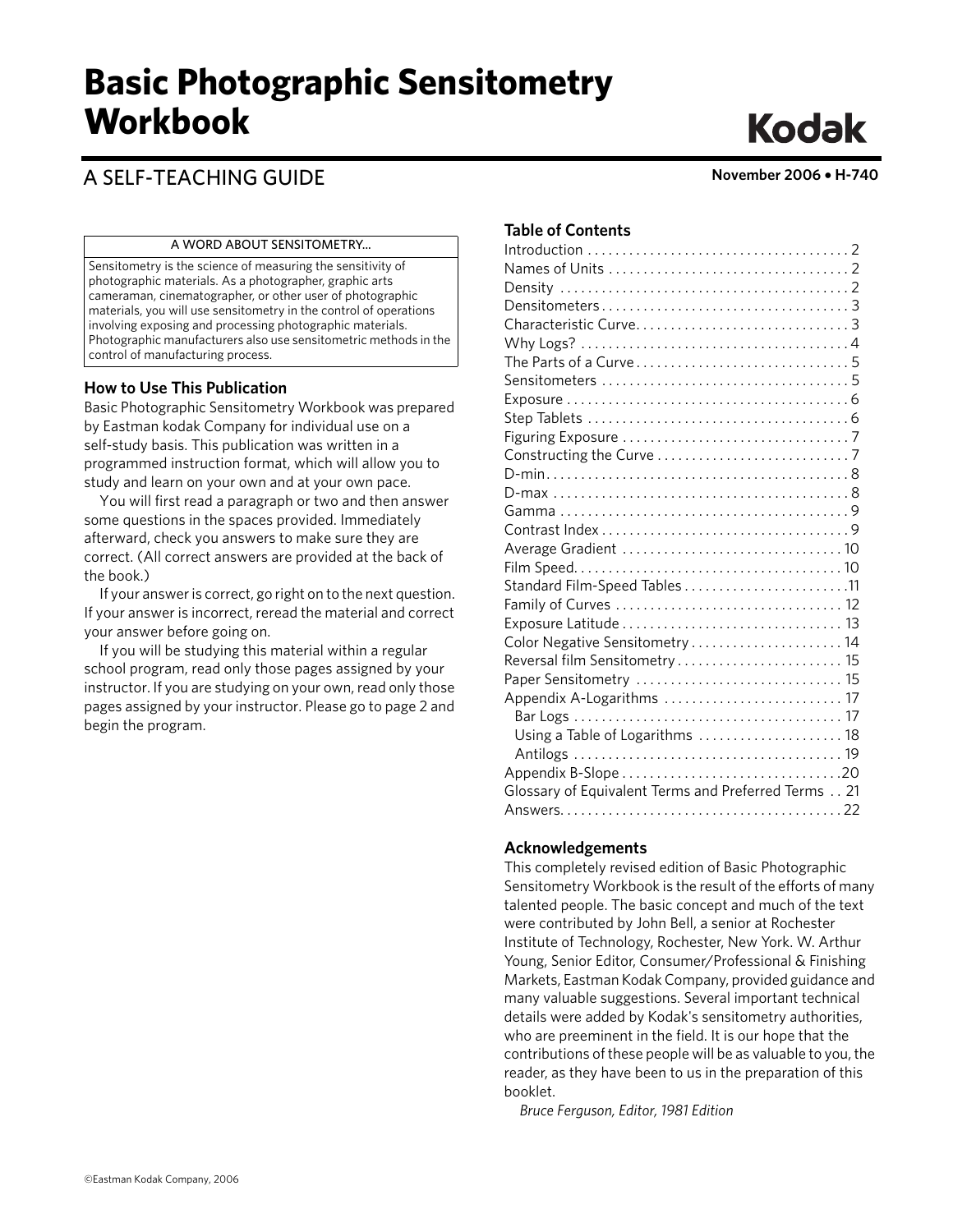#### **Introduction**

Photography is part art and part science. The science part is called sensitometry. This book, Basic Photographic Sensitometry Workbook, leads one into the field of sensitometry, pausing occasionally to ask questions about the material presented. This book covers drawing a characteristic curve, determining D-min and D-max, determining film speed and Contrast Index, as well as figuring exposure latitude. Also included are sections on color negative and reversal sensitometry, paper sensitometry, and appendices on logarithms and slope. In the back of the book is a glossary of equivalent and preferred terms to help familiarize the student of sensitometry with both former and present notations (for example, what was once called one metre-candle is now called one lux).

This book is intended to be not only a teaching text but also a resource book to be referred to whenever the reader wants to refresh his or her memory. This book should give one an understanding of sensitometry, and an understanding of sensitometry is the key to better photographic quality.

#### **Names of Units**

When you take a picture with your camera, the shutter opens and lets light strike the film. The film has then been exposed to light. When the film is developed, the areas where it has been exposed by the light will turn dark. The more light that struck the film, the darker that area will be when it is developed. What is needed is a way of measuring how much light and how much development it takes to darken the film a certain amount. In other words, we need to be able to assign numerical values to the amount of light, amount of development, and degree of darkening and then determine what the relationship is between them. The name of this method is sensitometry. Sensitometry tells us how sensitive the film is to light, and how development affects the exposed film.

1. What makes the film dark? \_\_\_\_\_\_\_\_\_\_\_\_\_\_\_\_\_\_\_\_\_\_\_

 $\overline{\phantom{a}}$  , where  $\overline{\phantom{a}}$ 

- 2. The more light that strikes the film, the \_\_\_\_\_\_\_\_\_\_\_\_\_\_ the film will get when developed.
- 3. The term which describes the method of evaluating the effect of light and development on film is

The numerical value we assign to degree of development is called Contrast Index (CI). Contrast Index is affected by four variables: time, temperature, agitation, and developer activity. We will discuss Contrast Index and how to measure it later on (see page 9).

The unit for light (Illuminance) is called millilux. It is equal to one-thousandth of one lux (formally called a metre-candle). Exposure can be determined by multiplying Illuminance (in millilux) by Time (in seconds). The equation is:

Exposure = Illuminance x Time

For example, Illuminance (measured by an illuminance meter) is 75 millilux, and the exposure time is 1/15 of a second.

What does the Exposure equal?

$$
Exposure = (75)(1/15) = \frac{75}{15} = 5
$$

Exposure = 5 millilux-seconds

- 4. The numerical value assigned to degree of development is \_\_\_\_\_\_\_\_\_\_\_\_\_\_\_\_\_\_.
- 5. What is the unit for Illuminance? \_\_\_\_\_\_\_\_\_\_\_\_\_\_\_\_\_\_\_\_\_\_\_\_\_\_\_\_.
- 6. What is the Exposure equation?
- \_\_\_\_\_\_\_\_\_\_\_\_\_\_\_\_\_\_\_\_\_\_\_\_\_\_\_\_. 7. In what unit is exposure expressed? \_\_\_\_\_\_\_\_\_\_\_\_\_\_\_\_\_\_\_\_\_\_\_\_\_\_\_\_.

#### **Density**

The degree of darkening of film is called Density. Density is a measure of the light-stopping ability of the film. To determine the meaning of density, we must first get familiar with the terms transmission and opacity.

Transmission is how much of the light gets through the film, and opacity is how much of the light doesn't get through the film. Thus, opacity is the reciprocal of

transmission (O =  $\frac{1}{x}$ ). For example, if 100 lux of light is  $\frac{1}{T}$ 

falling on one side of the film, but only 25 lux gets through, then the transmission is 0.25. The opacity would then be 4. Notice that, like all reciprocal relationships, transmission multiplied by opacity equals 1.

Now, back to density. Density is the logarithm to the base 10 of opacity ( $D = log_{10}O$ ). Since the only logs we will be talking about are to the base 10, we will omit the subscript from now on ( $log = log_{10}$ ). (If you are unfamiliar with logarithms, or just want to review them, turn to Appendix A in the back of the book.) The density of your film can be measured by an instrument called a densitometer.

If you use a densitometer, you do not need to figure transmission, opacity, or the log of the opacity, because the instrument will indicate the density on its scale (or readout).

- 8. What is the term for the degree of darkening?
- 9. To what other terms is it related?
- 10. How is it related to each of those terms?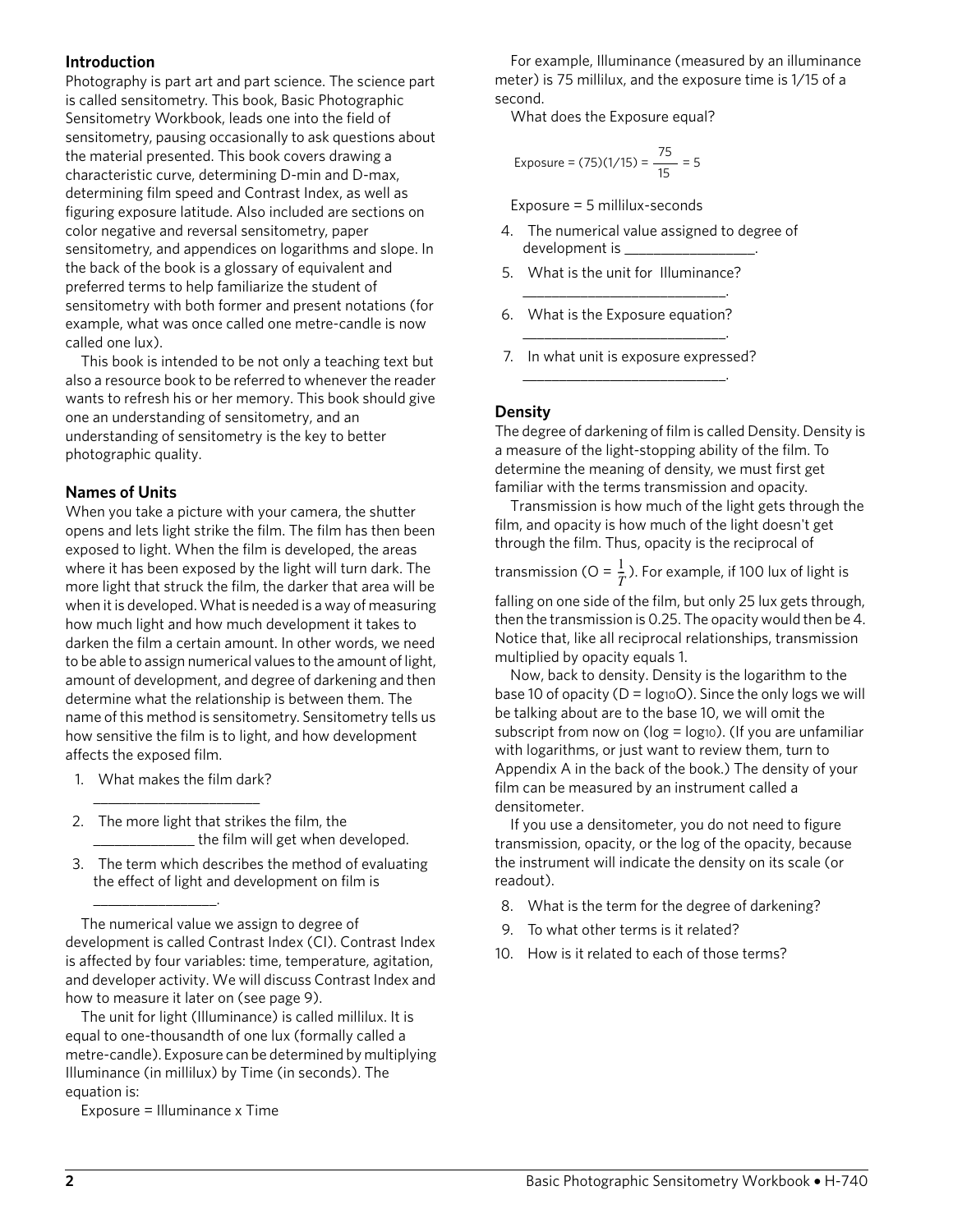#### **Densitometers**

There are two types of densitometer: visual and photoelectric. Visual densitometers use the eye to compare a known density sample with an unknown density sample. You simply move a density wedge until its density looks like your sample. The density is then found by looking at the scale on the known density sample.

A photoelectric densitometer uses a photocell to read the density of the sample. The results are displayed directly onto a readout. Older densitometers have a readout that is a needle and a printed scale, newer ones make use of digital displays. Assuming that they are operated properly, they all are equally reliable.

- 11. What makes the readings in a photoelectric densitometer? \_\_\_\_\_\_\_\_\_\_\_\_\_\_\_\_\_\_\_\_\_\_\_\_.
- 12. What makes the readings with a visual densitometer? \_\_\_\_\_\_\_\_\_\_\_\_\_\_\_\_\_\_\_\_\_\_\_.
- 13. If used properly, should there be any difference in the readings obtained by both types of densitometer?

#### **Characteristic Curve**

\_\_\_\_\_\_\_\_\_\_\_\_\_\_\_\_\_\_\_\_\_\_\_.

Now then, to relate density, exposure, and contrast index to each other, we use a graph. On the vertical axis is density, and on the horizontal axis is the log of exposure.



LOG EXPOSURE (in millilux)

For negative-type films we know that the more exposure a film gets, the darker it gets. So now we will add a scale to the graph and sketch in a sample "curve." The "curve" shows that with increasing exposure, density increases.



Contrast Index is measured from this curve.

14. Label the sides of this graph:



\_\_\_\_\_\_\_\_\_\_\_\_\_\_\_\_\_\_\_\_\_\_\_.

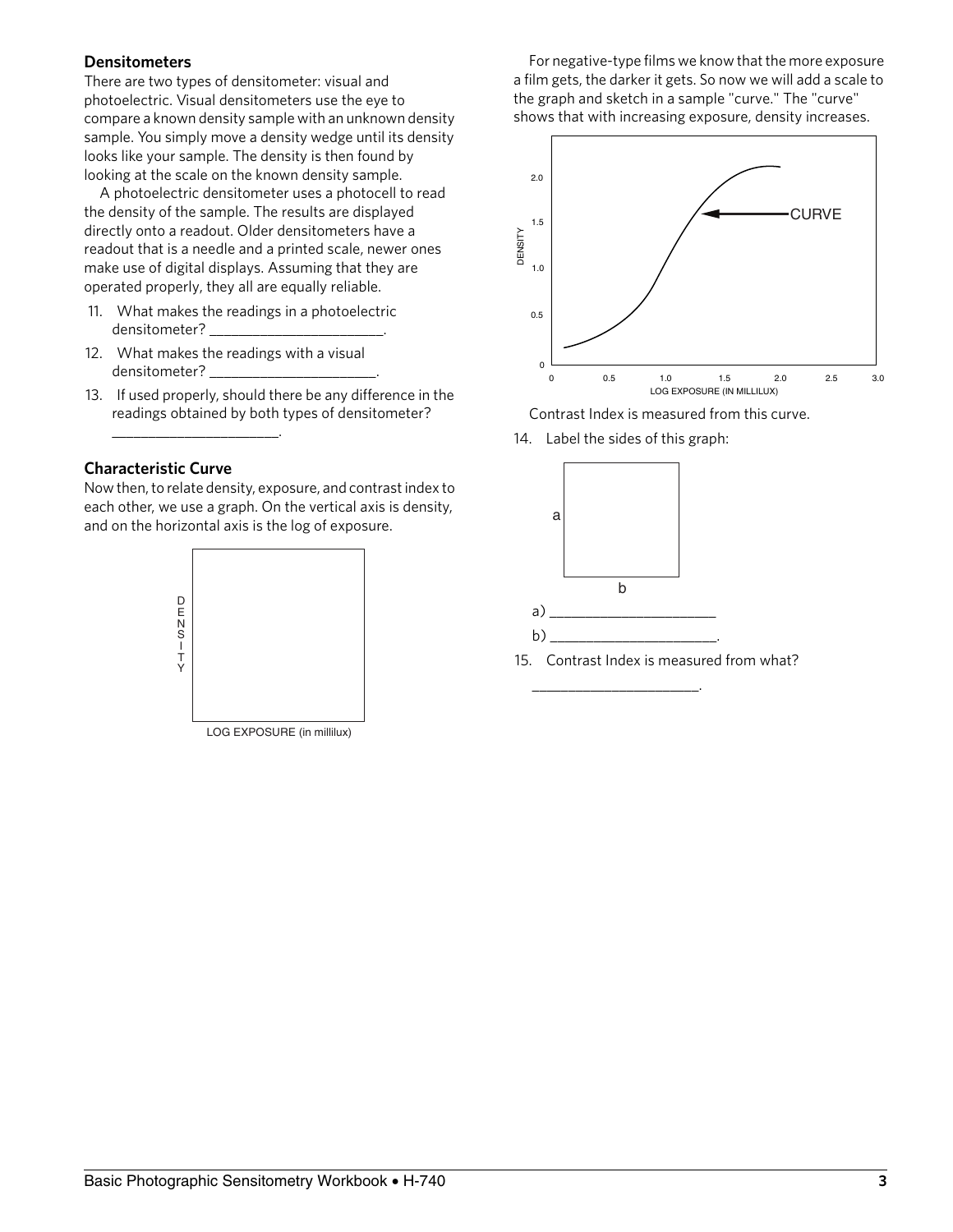#### **Why Logs?**

By now you are probably wondering: why Logarithms? On one side we use density, which is the log of opacity, and on the other side we use the log of exposure (in millilux seconds). The reason is because logs can compact the information. It is a lot more compact to make a logarithm scale from 0 to 3, than it is to make an arithmetic scale from 1 to 1000. Another reason is that our eyes work "logarithmically." The change form 0 to 1 to 2 density units looks like equal brightness steps. If we use an arithmetic scale of 1/10 to 2/10 to 3/10, they wouldn't look like even steps.

16. Which scale is logarithmic? Arithmetic?





 $d) \xrightarrow{d}$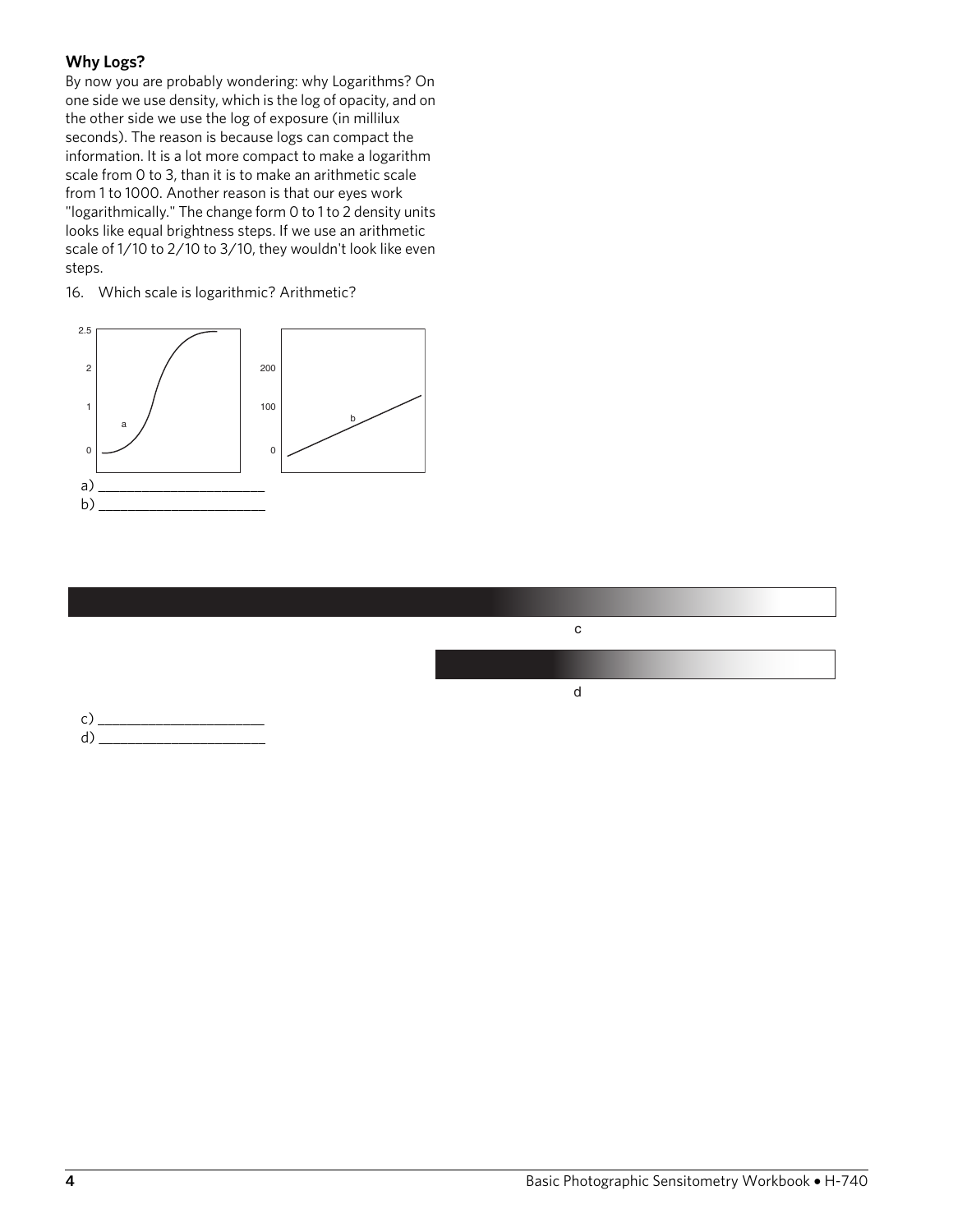#### **The Parts of a Curve**

The curve is known as the characteristic curve, because it tells you a lot about the various characteristics of the film. The curve consists of three parts, the toe, the straight-line portion, and the shoulder, as illustrated below.



The dark portions (shadows) of a scene are the light (clear) parts of the negative. These dark portions are represented as the toe part of the curve. We say the "shadows fall" on the toe.

The light portions of a scene (white shirts, lights, bright reflections), called the highlights, are the dark parts of the negative. These light portions are represented as the shoulder part of the curve.We say the "highlights fall" on the shoulder.

The intermediate areas of a scene are called the midtones, and naturally they"fall" on the straight line part of the curve.

- 17. The curve is known as the \_\_\_\_\_\_\_\_\_\_\_\_\_\_\_\_\_ curve.
- 18. The shadows fall on the \_\_\_\_\_.
- 19. The \_\_\_\_\_\_\_\_\_\_\_ fall on the shoulder.
- 20. The \_\_\_\_\_\_\_\_\_\_\_\_\_ fall on the straight-line portion.
- 21. The shadows in a scene are \_\_\_\_\_\_\_\_\_\_\_\_\_\_\_\_\_\_\_ on the negative.
- 22. The highlights in a scene are \_\_\_\_\_\_ on the negative.

#### **Sensitometers**

Where does the information to plot the curve come from? There is a device called a sensitometer, which exposes the film so that when the film is developed, it has a series of densities on it, varying from clear to dark. This is accomplished by putting the film in contact with a step tablet and exposing through the tablet.



(the step tablet)

The dark areas on the tablet do not let much light through, so the developed negative is light (clear) in those areas. The light (clear) areas on the tablet let most of the light through so the developed negative is dark in those areas.

After the film is developed it looks like this:



(film sample)

This is a diagram of a sensitometer:



The steps are then read on a densitometer to obtain the density information.

- 23. What piece of equipment is used to print the step tablet onto the film sample? \_
- 24. Where the step tablet is dark, the developed film is

\_\_\_\_\_\_\_\_\_.

\_\_\_\_\_\_\_\_\_.

- 25. Where the step tablet is light, the developed film is
- 26. The instrument that measures the film densities is called a \_\_\_\_\_\_\_\_\_\_\_.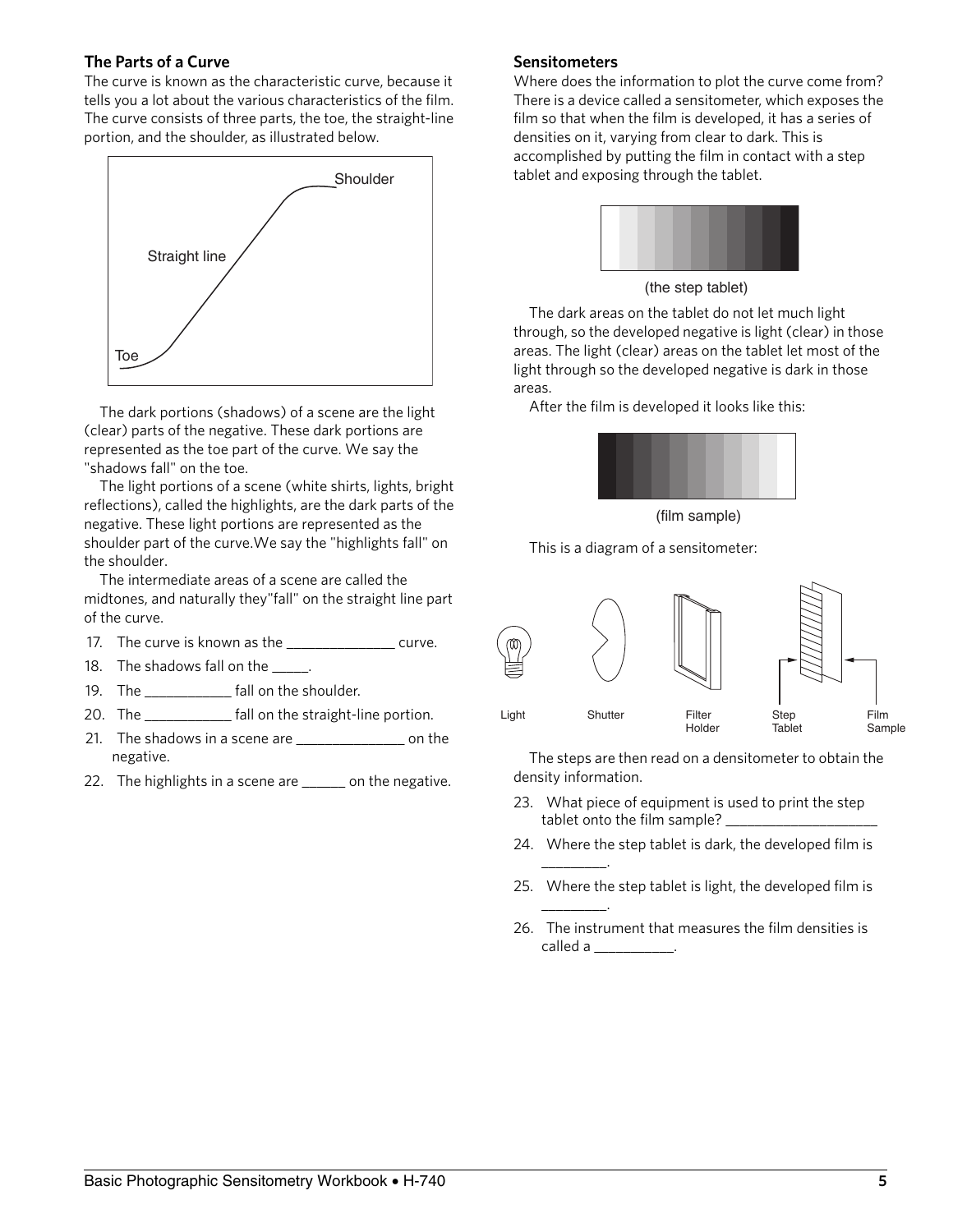#### **Exposure**

The densitometer gives us the density measurement for each step. Now we have to get the log exposure for each step so that we can graph the characteristic curve for our film sample. We can measure the amount of light that the sensitometer is putting out by using a lux meter (a light meter that measures lux. Lux and metre-candles are the same thing, but lux is the preferred term). So we try this and we get a reading of 100,000 millilux. The instruction manual for the sensitometer tells us that the exposure time is 1/5 of a second.

Exposure = Illuminance (in millilux) x Time (in sec) Exposure =  $100,000 \times 1/5$ 

Exposure = 20,000 millilux-seconds

\_\_\_\_\_\_\_\_\_\_\_\_\_\_\_\_\_\_\_\_\_\_.

Now we take the log of our exposure, 20,000 millilux-seconds, and get an answer of 4.3. Our log exposure is 4.3.

- 27. If the illuminance was 1,000 millilux, and the exposure time was 1/10 of a second, what would the exposure be?
- 27. What would be the log exposure of the exposure in Question 27? \_\_\_\_\_\_\_\_\_\_\_\_\_\_\_\_\_\_\_\_\_\_.
- 28. The illuminance is 200 millilux, and the time is 1/5 of a second. What is the exposure?

The characteristic curve is referred to by several names. Some call it the H and D curve, after Mr. Hurter and Mr. Driffield, two English gentlemen who created sensitometry. Hurter and Driffield were curious about how different films responded to different exposures and to different development times, and so they did a lot of research and came up with sensitometry to answer their questions. Many people call the characteristic curve the H and D curve out of respect for these two gentlemen.

The curve is also known as the D-Log E curve, which is short for "Density-Versus-the-Log-of-Exposure." Because it is so obvious, short, and to the point, it is the term that is used most often. Lastly the curve is sometimes call the D-Log H curve, because some scientists use "H" to mean exposure. They would use "E," but that is already being used to mean Illuminance. They would use "I" for that, but "I" is already being used to mean Intensity (which we don't deal with in this workbook, but which is used in some scientific terms). So: *D-Log E* is the same as D-Log H, which is the same as *H and D curve*. Also, the exposure equation  $E = I \times T$  (Exposure = Illuminance x Time) is the same as  $H = E \times T$ . If you see those various terms, there is no need to feel confused and worried; they are just different ways of saying the same thing.

30. The H and D curve is named after

\_\_\_\_\_\_\_\_\_\_\_\_\_\_\_\_\_\_\_\_\_\_.

- 31. They created \_\_\_\_\_\_\_\_\_\_\_\_
- 32. The H and D curve is also called \_\_\_\_\_\_\_\_\_\_\_ and
- 33. \_\_\_\_\_\_\_\_\_\_.
- 34.  $H = E \times T$  is the same as \_\_\_\_\_\_\_.

#### **Step Tablets**

There are two types of step tablets used in sensitometers for printing the gray patches on the film sample. One type has 11 density steps, and the other has 21 density steps. Both tablets are the same size, and both have the same range of densities about 0.05 to 3.05. It's just that the 21-step tablet uses more steps of gray to cover the same range.

The 11-step tablet uses a density increment of 0.30 for each step. The 21-step tablet uses an increment of 0.15.

| 11-Step |      |      |      |             |      |      |        |      |             |                |
|---------|------|------|------|-------------|------|------|--------|------|-------------|----------------|
|         | -    | ∽    |      |             |      |      | ⌒<br>c |      | 10          | $\overline{a}$ |
| 0.05    | 0.35 | 0.65 | 0.95 | 125<br>1.ZJ | 1.55 | 1.85 | 2.15   | 2.45 | 775<br>2.IJ | 3.05           |

|                          |    | ٠                   |      |                       |      | $\overline{\phantom{0}}$ |      | ◡                | 10   | $\sim$         | $\sim$  | $\sim$<br>$\sim$ | 14   | $-$<br>כו        | 16    | $\sim$                                 | 18             | 19    | 20<br>$\sim$ | $\sim$<br>∠ |
|--------------------------|----|---------------------|------|-----------------------|------|--------------------------|------|------------------|------|----------------|---------|------------------|------|------------------|-------|----------------------------------------|----------------|-------|--------------|-------------|
| $\cap$<br>$\sim$<br>U.UJ | ລດ | $\cap$<br>≺∽<br>◡.◡ | U.5U | $\sim$ $\sim$<br>U.65 | 0.80 | 0 Q5<br><b>0.20</b>      | 1.10 | 1 つに<br>.<br>___ | 1.40 | $ -$<br>רה<br> | 70<br>. | 1.85             | 2.00 | 215<br>ر ب<br>__ | ت . ت | $\overline{\phantom{0}}$<br>$\sqrt{2}$ | 2.60<br>$\sim$ | $- -$ | 9C           | 3.05        |

**21-Step**

35. What is the lowest density of the two tablets? \_\_\_\_\_\_\_\_.

36. What is the highest density? \_\_\_\_\_\_\_\_

37. What is the density range (highest minus lowest)? \_\_\_\_\_\_\_\_.

38. What is the increment used for the 11-step? \_\_\_\_\_\_\_\_.

39. What is the increment used for the 21-step? \_\_\_\_\_\_\_\_.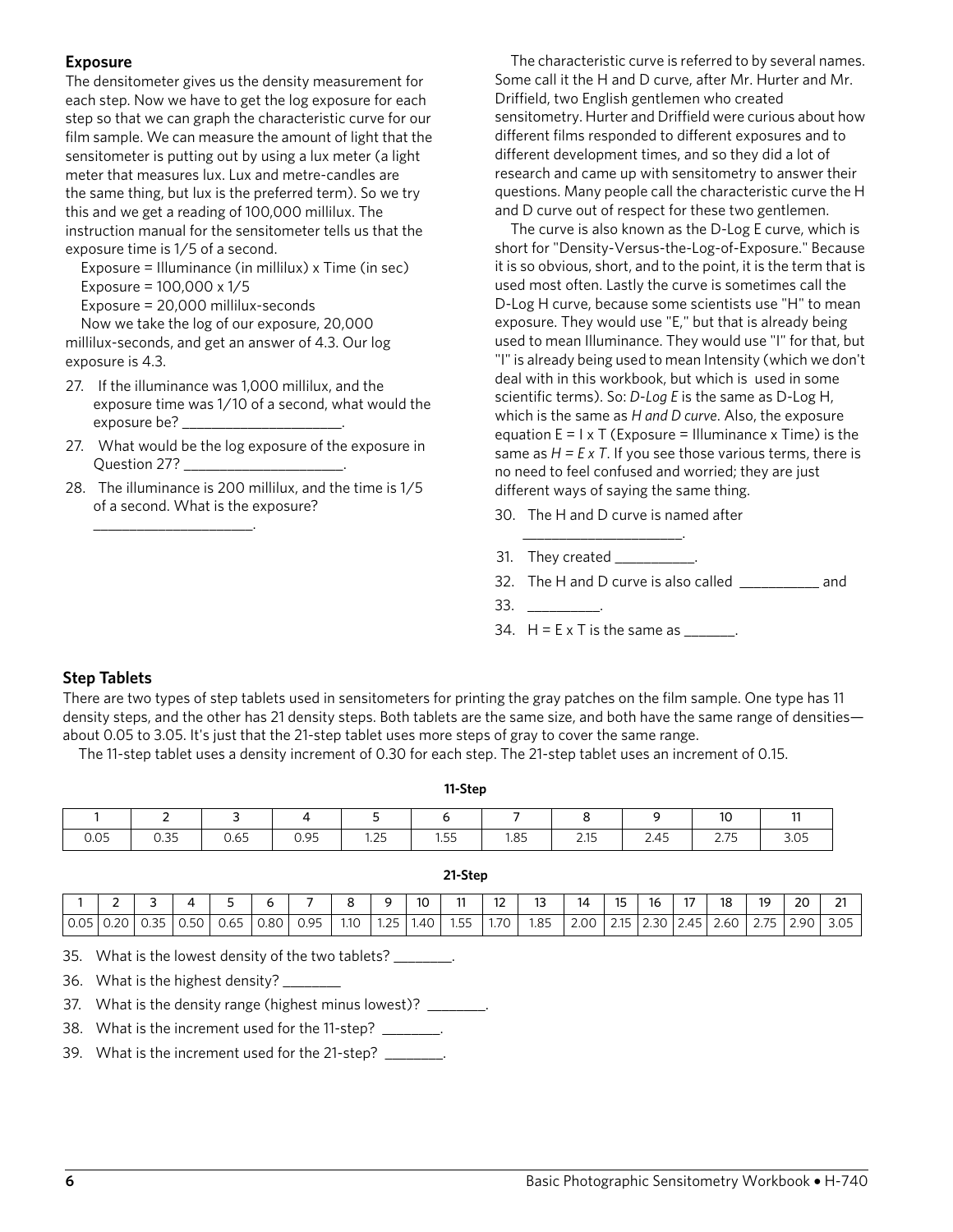#### **Figuring Exposure**

Remember from our previous example that our sensitometer was putting out 20,000 millilux-seconds, the log of which is 4.3.



Our density step tablet (we will use the 11-step) is at the film sample location, but between the light and the film sample. There is also a filter in the light path to further reduce the amount of light that hits the film. The filter has a density of 0.95. Li ht



Thus, the light must go through the step tablet and the filter before it hits the film. The density step tablet and the filters will stop some of this light, thus creating a negative of the step tablet on the film. How much exposure has each patch of film received?

Well, the log exposure is 4.30, but the filter takes out 0.95 of that. So the light reaching the step tablet is 4.30 - 0.95 = 3.35 log exposure. The step tablet takes out some light, too. In the area where the step tablet has a density of 0.05, it takes out 0.05 of the light. Thus, the exposure in this area is 3.35 - 0.05 = 3.30. The *density* of the developed film at that step would be plotted above that exposure. If that density is 1.70, the plot would look like this:



On the step that took out 0.35, the log exposure would be:

 $3.35 - 0.25 = 3.00$ .

If the density of that patch on the developed film was 1.58, the plot would look like this:



We take our exposed, processed film to the densitometer and read the densities at each step, and this is what we get:

| Step 1 | 0.18 | Step 7 | 1.01 |
|--------|------|--------|------|
| 2      | 0.20 | 8      | 1.20 |
| 3      | .028 | 9      | 1.39 |
| 4      | 0.45 | 10     | 1.58 |
| 5      | 0.64 | 11     | 1.70 |
| 6      | 0.82 |        |      |

**Constructing the Curve**

The exposures for each step can be determined by continuing the exercise in the previous illustration. Once we have all of the densities and their corresponding exposures, we can start to construct our graph. To get a proper-looking curve, we make the scales equal by having every 0.30 density change match evenly with every 0.30 log exposure change. The scales look like this:

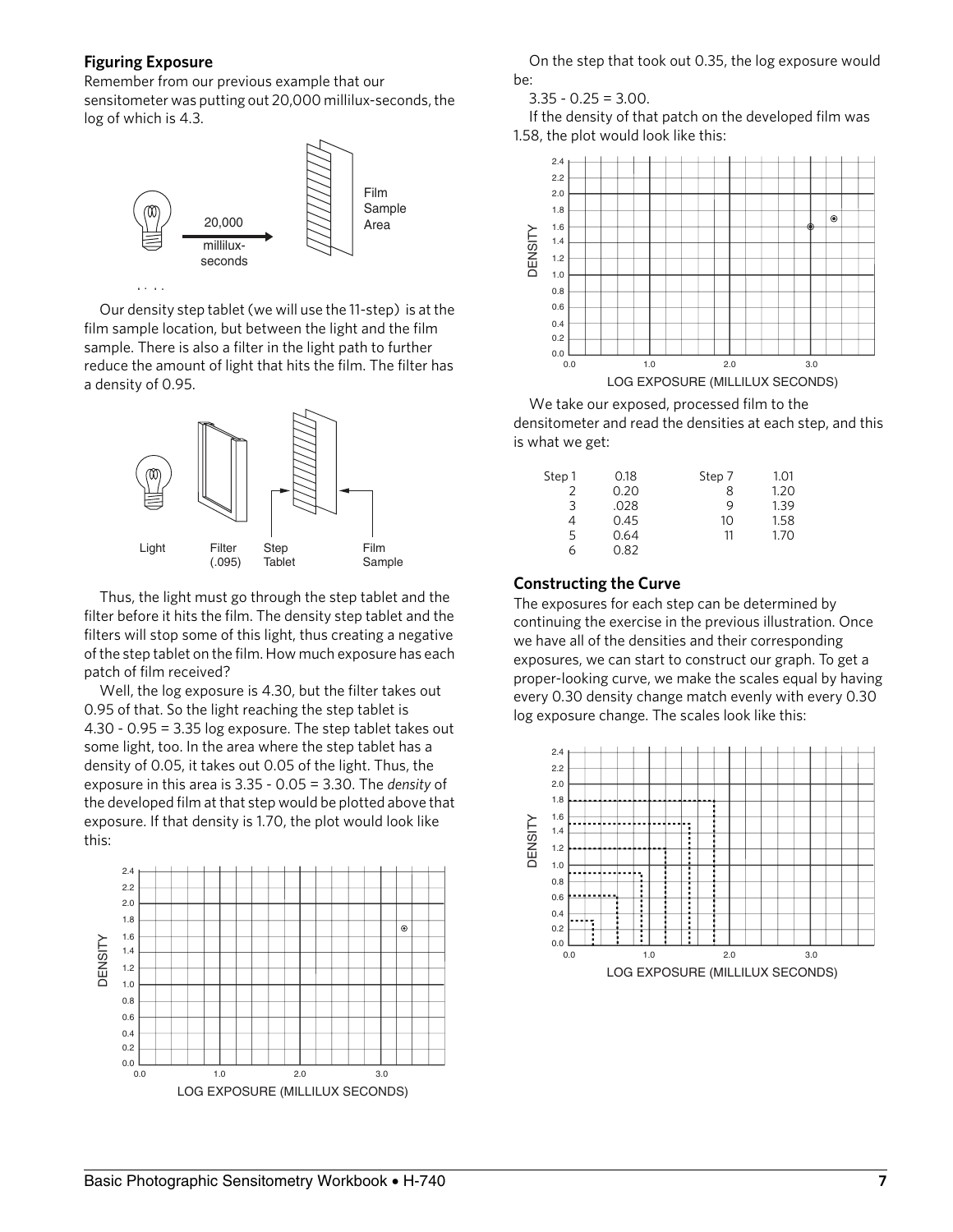So now we plot the points and our graph looks like this:



LOG EXPOSURE (MILLILUX SECONDS)

Once the points are plotted, we connect them together with a single, smooth, curved line. It is not necessary to hit every point exactly, because the idea is to show how the film characteristically responds to the exposure. It is very difficult to make a smooth line when drawing freehand. Use a set of French curves or a flexible curve for drawing your graphs. It should look like this:



- 40. To get the proper curve, the density scale and log exposure scale must be \_\_\_\_
- 41. The points are connected with a \_\_\_\_\_\_\_,
- 42. \_\_\_\_\_\_\_\_ curved line.
- 43. Must the line go through every point? \_\_\_\_\_

We have a characteristic curve of our film. What does it mean? Remember on page 2, when we said that what we needed was a way of relating amount of exposure and degree of darkening to each other? Well, that's what we have done.

There are many things we can learn from the characteristic curve, including lowest density, highest density, gamma, Contrast Index, and photographic speed of the film.

#### **D-min**

Lowest density is more often called D-min, for density-minimum. It is a result of the transparent base and a slight amount of chemical fog of the film emulsion. Chemical fog happens because a few silver halide crystals will develop, even though they received no exposure. Because of this, D-min is sometimes referred to as base plus fog, and sometimes as gross fog. (In color films it is called base plus stain.)

#### **D-max**

Highest density is often called D-max, for densitymaximum. This is a measure of the darkest the film can be. With most black-and-white films, your characteristic curve may not show the film's D-max because it may be beyond the scale printed from the step tablet. This is not much to be worried about because in normal use the film never gets exposed enough reach D-max anyway.

- 44. What is the D-min of our film sample?
- 45. What is the highest density shown? \_\_\_\_\_\_\_\_.
- 46. Does it seem to be a D-max? \_\_\_\_\_\_\_\_.
- 47. D-min is also called \_\_\_\_
- 48. and \_\_\_\_\_\_\_\_\_\_\_\_\_.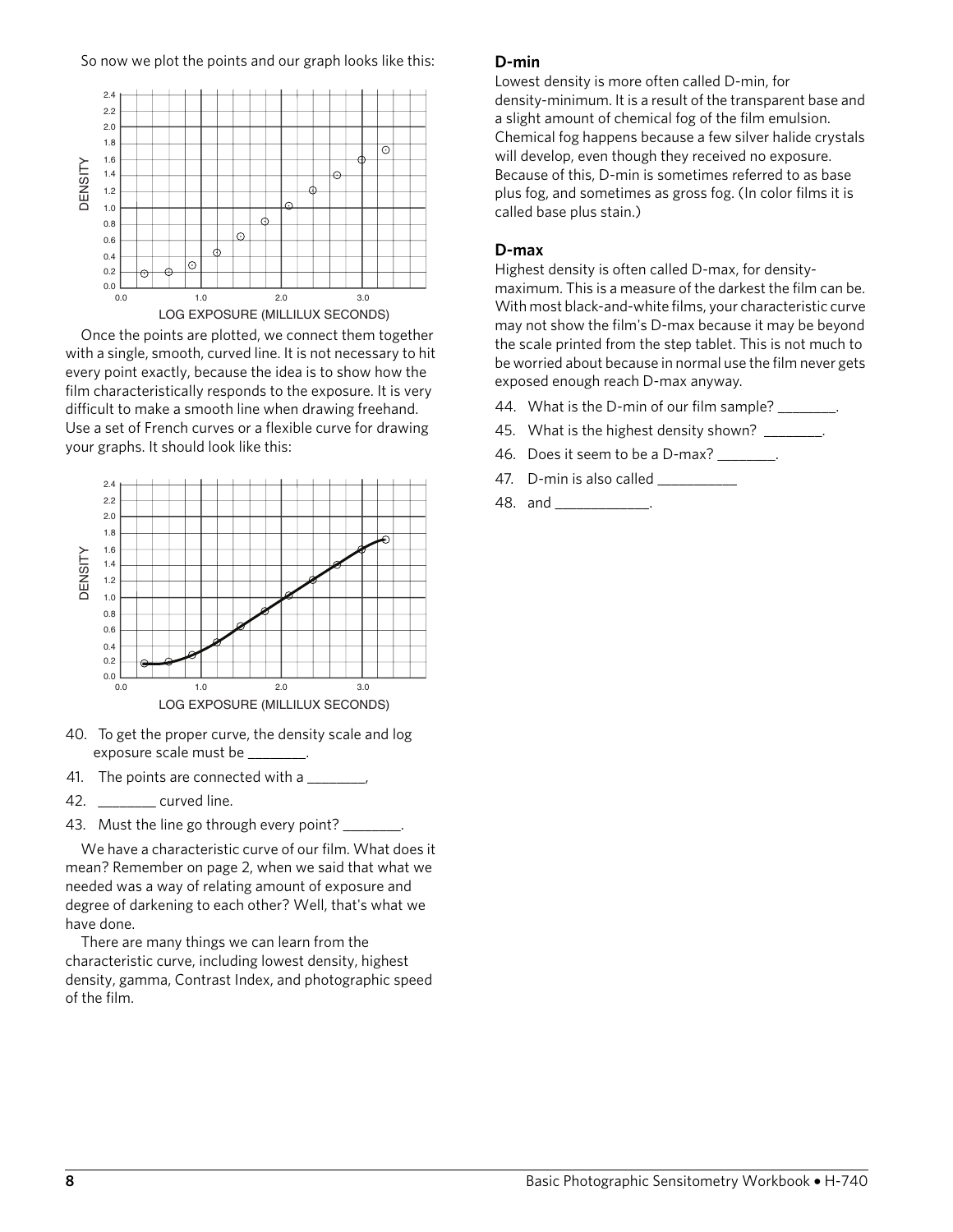#### **Gamma**

Degree of developing affects the steepness, or contrast, of the curve. So, if we change the degree of development, the relationship between exposure and degree of darkening also changes.

Gamma is a measure of the contrast of a negative, and it is symbolized by the Greek character, γ. Gamma is the slope of the straight-line portion of the curve. Slope refers to the steepness of a straight line, determined by taking the change in density from two points on the curve and dividing that by the change in log exposure for the same two points.

Density B - Density A Log E of B - Log E of A



In this example, point A has a density of 0.64 and point B has a density of 1.58. The change in density between those two points is 0.94. The log E of point A is 1.5, and the log E of point B is 3.0. This is a change of 1.5 log exposure units.

The Gamma is: 
$$
\frac{0.94}{1.5} = 0.63
$$

\_\_\_\_\_\_\_\_\_\_\_\_\_\_\_\_\_\_\_\_\_\_\_\_\_\_\_\_\_\_\_.

If you are uncomfortable with figuring slopes of lines, turn to Appendix B in the back of the book.

- 49. Gamma indicates?
- 50. It is measured on the \_\_\_\_\_\_\_\_\_\_\_\_ portion of the curve.
- 51. Gamma is the \_\_\_\_\_\_\_\_\_\_\_\_\_ of the straight line.

#### **Contrast Index**

Another means of measuring negative contrast is called Contrast Index. Contrast Index is the slope of a line between two particular points on the D-Log E curve. These two points are the minimum and maximum densities on the curve that are normally used to make high-quality negatives. The minimum point falls somewhere on the toe of the curve, meaning that the shape of the toe influences Contrast Index. Thus, it is *unlike* gamma, which is the slope of the straight-line portion only.

To find out what these two points are, we need to make a marked straight edge—the edge of a piece of paper works fine. Place a mark on your straight edge and label it 0.0. Count over 0.2 log E units and place another mark and label it 0.2. Then count over 2.0 log E units from that point and make another mark and label it 2.2. Find D-min on the curve and draw a horizontal line at that density. Place the straight edge on the graph and move it about until the 0.0 mark touched the D-min line and the 0.2 and 2.2 marks both touch the curve. Draw a line along the straight edge. The slope of this straight line is the Contrast Index.

52. Contrast Index is a means of

\_\_\_\_\_\_\_\_\_\_\_\_\_\_\_\_\_\_\_\_\_\_\_\_\_\_.

- 53. What affects Contrast Index that does not affect gamma?
- 54. The 0.0 mark on the straight edge must touch the D-min line. The other two marks on the straight edge must touch the \_\_\_\_\_\_\_\_\_\_\_\_.



On the graph above, a marked straightedge has been drawn onto the curve. Note the horizontal line at the minimum density and how the 0.0 mark touches this line. The 0.2 and 2.2 marks touch the curve. Two points (A and B) have been marked off on the straightedge.

55. Using the points A and B, calculate the contrast Index of the film.  $\_\_\_\_\_\_\_\_\_\_\_\_\_\_\_\_\_\_$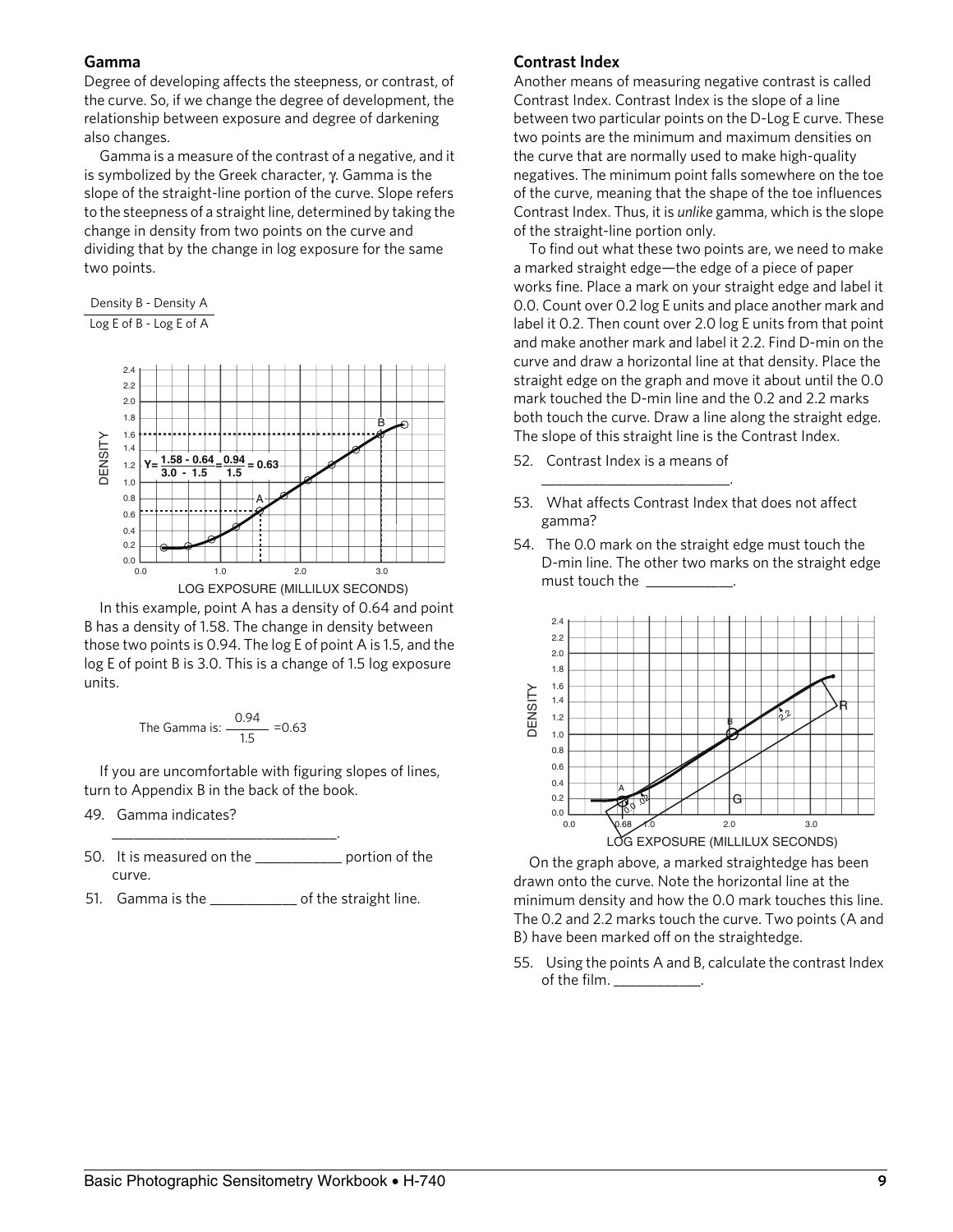#### **Average Gradient**

Average Gradient  $(\overline{G})$  is also a measure of slope and is similar to gamma and contrast index, but it is not limited to the straight-line portion of the curve. Average Gradient can be measured from any one point on the curve, to any other point. If both points are on the straight-line portion of the curve, then average gradient and gamma are the same. It is customary to write the densities of the two steps as subscripts to the symbol  $\overline{G}$  so that anybody who looks at it can know which points you are referring to.

Let's go back to our curve and find the Average Gradient from the point that has a density of 0.18 to the point that has a density of 1.70. This is symbolized as  $\overline{G}$ 0.18 - 1.70.





56. Average Gradient is a measure of \_\_\_

- 57. Is it limited to the straight-line portion of the curve?
- 58. What does  $\overline{G}$  0.25 1.50 = 0.60 mean?\_

\_\_\_\_\_\_\_\_\_\_\_\_

 $\overline{\phantom{a}}$ 

#### **Film Speed**

Film speed is a bit complicated because it uses antilogs and Average Gradient. The American National Standards Institute (ANSI) has a method that is widely used for determining film speeds. ANSI, formerly American Standards Association (ASA) is a group that is dedicated to devising standard methods of doing things, thereby saving us the trouble of having to figure it out ourselves. The International Standards Organization (ISO) has adopted the ANSI method of determining film speed, so you might see film speed written as being either an ASA or ISO film speed (ASA/ISO). Don't fret. They're the same numbers.

Step 1 in the standard method is to be sure that the film has been properly developed. (Note that the different developers yield different film speeds. The developer specified by ANSI is similar to KODAK Developer D-76.) This is done quite easily. Find a point on the curve that is 0.10 density units above D-min and label it A. Make a note of the log exposure at this point. Count over 1.30 log E units, and mark this point. Draw a line from this point up to the curve, make a note of the density at this point, and label it point B. The film is properly developed if the density at this point is 0.80 ( $\pm$  0.05) more than the density at point A. For example, if D-min is 0.18, then the density at point B should be between 1.03 and 1.13. Point A is  $0.18 + 0.10 = 0.28$ . Thus, 0.80 ( $\pm$  0.05) units above point A is  $1.08 \pm 0.05 = 1.03$  and 1.13.



LOG EXPOSURE (MILLILUX SECONDS)

Let's look at our sample curve. D-min is 0.18, and we place point A at 0.10 above that. So point A is at a density value of 0.28. The log E at this density is 0.9. We count over 1.3 log E units to 2.2. We go up from this point until we reach the curve and mark that as point B. The density at point B is 1.08, exactly 0.80 above point A, so it is within the acceptable range of  $0.80 \pm 0.05$ . Now we are assured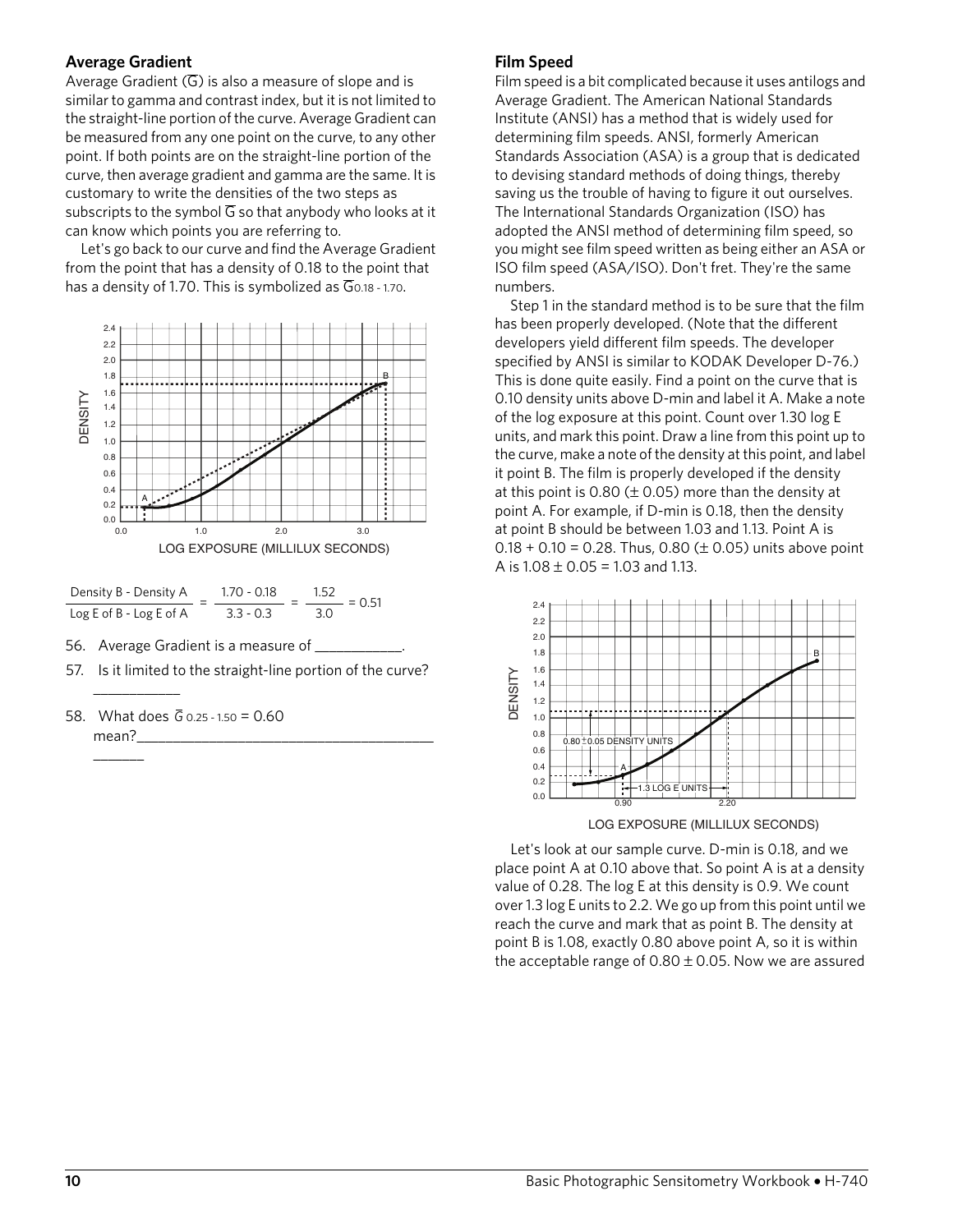that our film is properly developed and can be used to determine film speed.

- 59. If there is a change of 0.80 density units between points A and B, and the log E difference is 1.3, what is the Average Gradient of this film? \_\_\_\_\_\_\_\_\_\_\_\_.
- 60. The density difference for normally developed films must be within the range of  $0.80 \pm 0.05$ . What then is the range of Average Gradients?

61. Point A is placed where on the curve?

\_\_\_\_\_\_\_\_\_\_\_\_\_\_\_\_\_\_\_\_\_\_\_\_\_\_ \_\_\_\_\_\_\_\_\_\_\_\_\_\_\_\_\_\_\_\_\_\_\_\_\_\_ \_\_\_\_\_\_\_\_\_\_\_\_\_\_\_\_\_\_\_\_\_\_\_\_\_\_

\_\_\_\_\_\_\_\_\_\_\_\_\_\_\_\_

 $\overline{\phantom{a}}$  , where  $\overline{\phantom{a}}$ 

- 62. How many log E units do we count over?
- 63. Why must we do this before determining film speed?

Step 2 in the method is determining the film speed. The formula for speed is:\*

$$
film speed = \frac{800}{\text{antolog of A}}
$$

\_\_\_\_\_\_\_\_\_\_\_\_\_\_\_\_\_\_\_\_\_\_\_\_\_.

\*This equation uses millilux-seconds as the unit for exposure. When we use lux-seconds as the unit for exposure, the formula changes to:

$$
film speed = \frac{0.8}{antolog of A}
$$

We already know where point A is (see Step 1). The EXPOSURE at point A is 0.9. The antilog of 0.9 is 8; 800/8 = 100; the ASA/ISO is 100. Bingo! It's that easy.

- 64. If point A was at 0.6, what would the ANSI film speed be?  $\rule{1em}{0.15mm}$
- 65. If point A was at 1.2, what would the ANSI film speed be? \_\_\_\_\_\_\_\_\_\_\_\_\_\_\_\_\_\_\_\_\_\_\_\_\_\_\_\_\_\_\_\_\_\_\_

#### **Standard Film-Speed Tables**

If the film speed came out to 105, would we report it as 105 or 100? Answer—we report it as 100. Why? Well, to make things easy for the camera user, the ANSI standard specifies that only certain numbers of the entire range of numbers are used as film speeds and that we must round our answers to the closest standard number. Below is part of the table of standard film-speed numbers:

| 32 | 64  | 125 | 250 | 500    |
|----|-----|-----|-----|--------|
| 40 | 80  | 160 | 320 | $650*$ |
| 50 | 100 | 200 | 400 | 800    |

\*This number and the next full step, 1250, do not follow the general pattern.

You probably noticed that there is a pattern to this table. Going across the table, every number is the double of the previous one (650 and the next full step, 1250, are exceptions to the rule). Going down the table, every number is approximately 1.25 (1 $\frac{1}{4}$ ) times the previous one. Where does this table come from?

In photography, the exposure system is based on the number 2. By changing the settings on the camera we either halve or double the exposure. Each time we do this, we make a one-step change in the exposure (note, the preferred term is "step," not "stop," since "stop" refers only to changes in lens opening. "Step" refers to change in exposure by any means). Thus film speeds 40 and 80 are one step apart. So are film speeds 125 and 250. The change between speeds 32 and 40 is 1/3 of a step.

Why are steps broken down into thirds? Well, the log of 2 (because we halve or double exposure) is roughly 0.3. Remember in the previous exercise where you had to figure film speed, that at the log exposure that was 0.3 lower than the example, the film speed doubled? If we went down only by 0.1 log E, then the film speed would have changed only by 1/3 of a step. One-third step changes result from 0.1 log E changes as nice neat intervals to work with.

66. Complete the table above down to a film speed of 4.

67. Complete the table up to a film speed of 3200.

\_\_\_\_\_\_\_\_ \_\_\_\_\_\_\_\_ \_\_\_\_\_\_\_\_ \_\_\_\_\_\_\_\_ \_\_\_\_\_\_\_\_ \_\_\_\_\_\_\_\_ \_\_\_\_\_\_\_\_ \_\_\_\_\_\_\_\_ \_\_\_\_\_\_\_\_

> $-$ \_\_\_\_\_\_\_\_ \_\_\_\_\_\_\_\_ \_\_\_\_\_\_\_\_ \_\_\_\_\_\_\_\_ \_\_\_\_\_\_\_\_ \_\_\_\_\_\_\_\_

- 68. The photographic exposure system is based on what number? \_\_\_\_
- 69. Why is the interval of film speed changes 1/3 of a step? \_\_\_\_\_\_\_\_\_\_\_\_\_\_\_\_\_\_\_\_\_\_\_\_\_\_\_\_\_\_\_\_\_\_\_\_\_\_\_\_\_.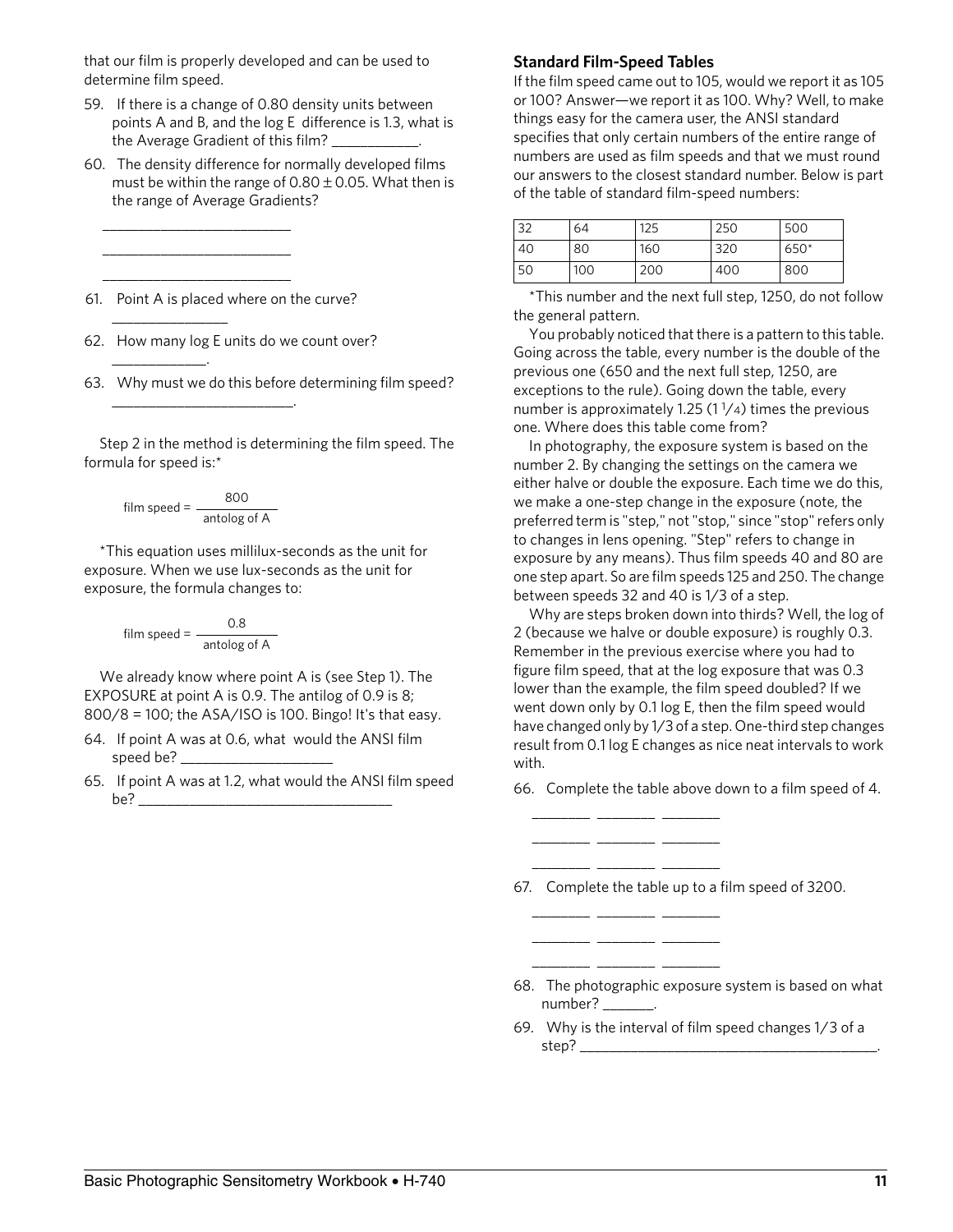#### **Family of Curves**

In the previous example, we checked the film to make sure that it has the right amount of development. In that exercise, we specified that the film had to have an Average Gradient in the range of 0.58 to 0.65 to be considered properly developed so that we could determine its speed. Depending upon the use that the photographer intends for the film, contrast can be varied to suit those needs. The usual method of varying contrast is to change the development time, while keeping temperature, agitation, and developer activity as nearly unchanged as possible. Below is what is known as a "family of curves." This family has three curves, but it could just as easily have had five or only two.



Notice that the longer the development time, the steeper the slope of the curve is. Most of the change is in the straight line and shoulder of the curve, and the toe remains basically the same. Notice that all of the data that affects contrast is written on the graph.

70. Figure the Contrast Indexes for curves

- $a \_$
- $b$   $\_\_$
- c \_\_\_\_\_\_\_\_\_\_\_\_\_\_\_\_\_
- 71. What 4 factors affect Contrast Index? \_\_\_\_\_\_\_\_\_\_\_\_\_\_\_\_ , \_\_\_\_\_\_\_\_\_\_\_\_\_\_\_\_,

\_\_\_\_\_\_\_\_\_\_\_\_\_\_\_\_ , \_\_\_\_\_\_\_\_\_\_\_\_\_\_\_\_.

72. Which one is being varied in this example?\_\_\_

The family of curves gives rise to another graph, called the Time-Contrast Index Curve, which shows Contrast Index versus development time for a developer-temperature-agitation combination. Below are Time-Contrast Index Curves for two developers. Usually film manufacturers show several curves on a graph so that it is easier to compare information from one developer to the other. The purpose of this graph is to make it easy to find the proper development time for any desired Contrast Index.



73. Using the information gained from the last exercise, and the additional data below, construct a Time-Contrast Index Curve for Developer A.

Additional Data: 6-minute CI = 0.55

10-minute  $CI = 0.67$ 

12-minute CI = 0.72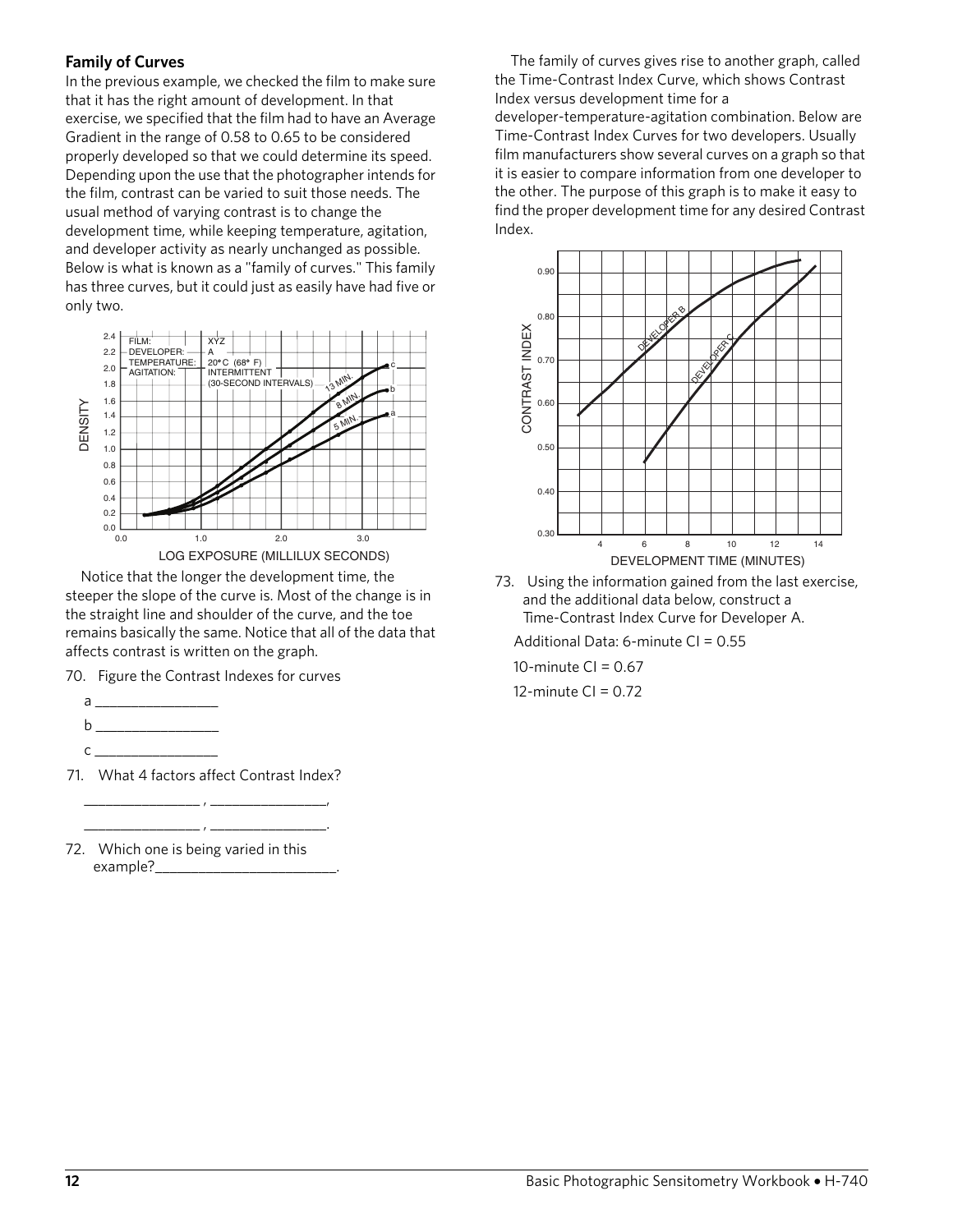

- 75. If we wanted a Contrast Index of 0.70, what would be the required development time?\_
- 76. For a Contrast Index of 0.58? \_\_\_\_\_\_\_\_.

\_\_\_\_\_\_\_\_\_\_\_\_\_\_\_\_\_\_\_\_\_\_\_\_\_\_\_\_\_\_.

#### **Exposure Latitude**

Latitude in exposure is the permissible change in camera exposure that can be made without significant effect on image quality. We can determine latitude from our characteristic curve.

If the range of brightness (difference between the darkest and lightest objects) on our film is 60:1, that is, the brightest object is 60 times brighter than the darkest object, then the brightness range is 1.8 (the log of 60. Remember, on our characteristic curve, we deal with log exposures). A quick inspection of the scale on the curve shows that the entire curve covers a log E range of 3.0. A range of 1.8 can fit inside that range easily with some room (latitude) to spare. What is our latitude in terms of exposure steps? How much can we underexpose and overexpose and still get a printable image?

First we must figure out where in the entire range of 3.0 we want to put in the scene brightness range of 1.8. Normal exposure is affected by film speed, and film speed is figured from the speed point of our curve, so we place one end of our brightness range on the speed point and the other end near the shoulder (we count 1.8 log E units for the speed point) and call this position NORMAL exposure.

The speed point of our film was at  $log E = 0.9$ .



LOG EXPOSURE (MILLILUX SECONDS)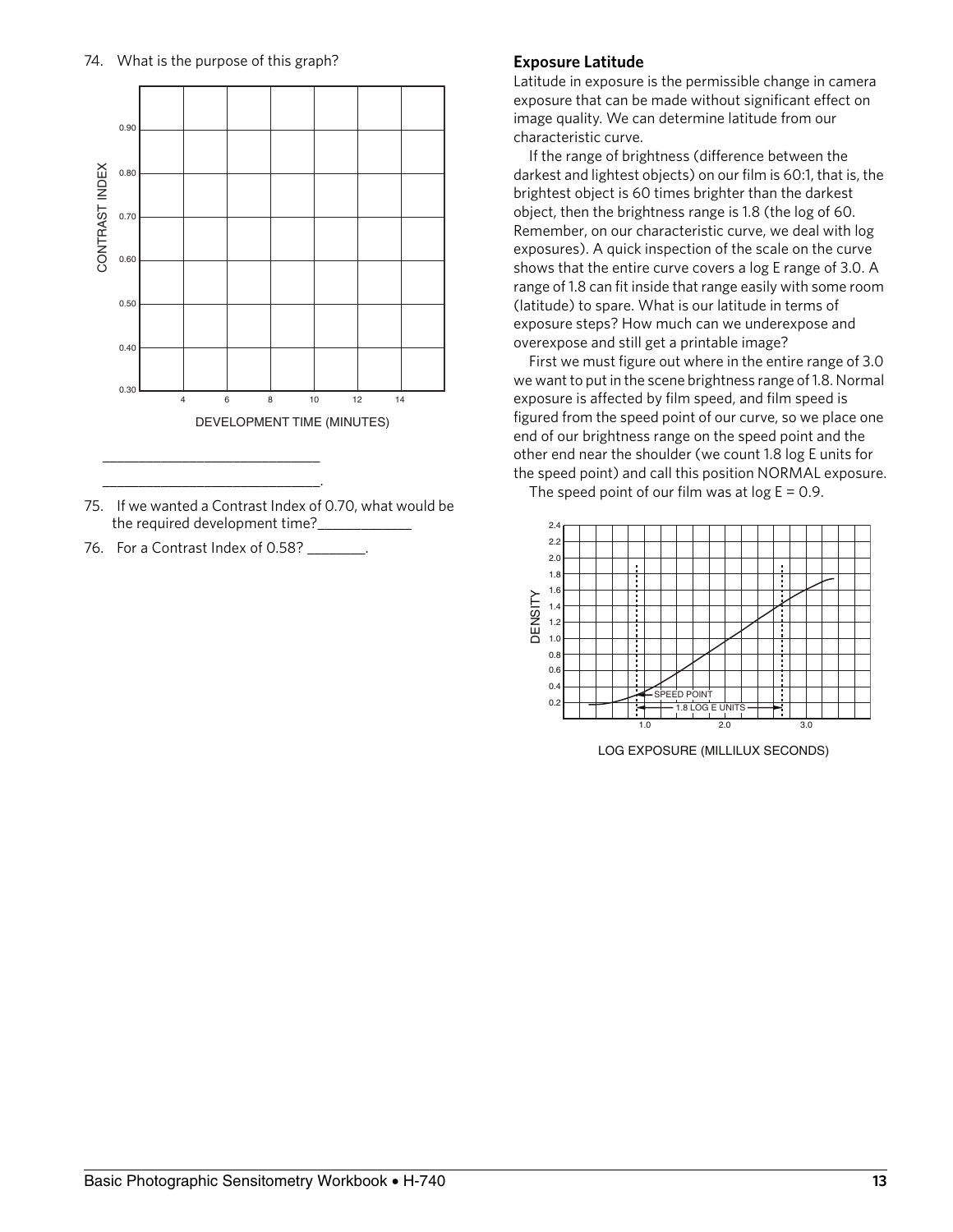Moving in steps of 0.3 log E units (one step), we see that we can move the scene brightness range left two times before we run off the curve. Similarly we can move right two times before we run off the curve there.



LOG EXPOSURE (MILLILUX SECONDS)



LOG EXPOSURE (MILLILUX SECONDS)

We have an underexposure latitude of 2 steps and an overexposure latitude of 2 steps, also.

- 77. If our scene brightness range was 1.5, what would be the underexposure latitude? The overexposure latitude? \_\_\_\_\_
- 78. What would the over- and underexposure latitudes be if the scene brightness range was 2.1?

\_\_\_\_\_\_\_\_\_\_\_\_\_\_\_\_\_\_\_\_\_\_\_\_\_\_

\_\_\_\_\_\_\_\_\_\_\_\_\_\_\_\_\_\_\_\_\_\_\_\_\_\_ \_\_\_\_\_\_\_\_\_\_\_\_\_\_\_\_\_\_\_\_\_\_\_\_\_\_

#### **Color Negative Sensitometry**

Color negatives are very similar to black-and-white ones except that color films have three superimposed emulsion layers of black-and-white film, each to control a different color: red, green and blue. It is important that the three curve shapes are as similar to each other as possible, indicating that all three color layers respond to light equally. Below is an example of what the characteristic curves for a sample color negative look like.



LOG EXPOSURE (MILLILUX SECONDS)

The color associated with each of the curves is the color of the densitometer filter that is used in reading the densities.

Notice that the three curves are spaced a bit apart from each other. This is due to the orange mask. If the orange mask wasn't there, the blue and the green curves would be "lying" on the red curve.

The images in color negatives are made up of yellow, magenta, and cyan dyes. The color filters in the sensitometer are used so that you can know how much of the overall density is being caused by each dye. Each filter reads its opposite color: a blue filter for yellow dye, a green filter for magenta dye, and a red filter for cyan dye. A color densitometer also has a visual filter that is used for reading the total density. The orange mask is incorporated in the film to compensate for dye characteristics. Its presence results in better quality color prints.

79. How many emulsion layers are there in color negative film?\_\_\_\_\_\_\_\_\_\_\_\_\_\_\_.

\_\_\_\_\_\_\_\_\_\_\_ \_\_\_\_\_\_\_\_\_\_\_ \_\_\_\_\_\_\_\_\_\_\_

\_\_\_\_\_\_\_\_\_\_\_

- 80. Each layer responds to different color of light. What are these three colors?
- 81. The negative image is made up of dyes; what are the colors of these dyes?\_\_\_\_\_\_\_\_\_\_\_, \_\_\_\_\_\_\_\_\_\_\_, and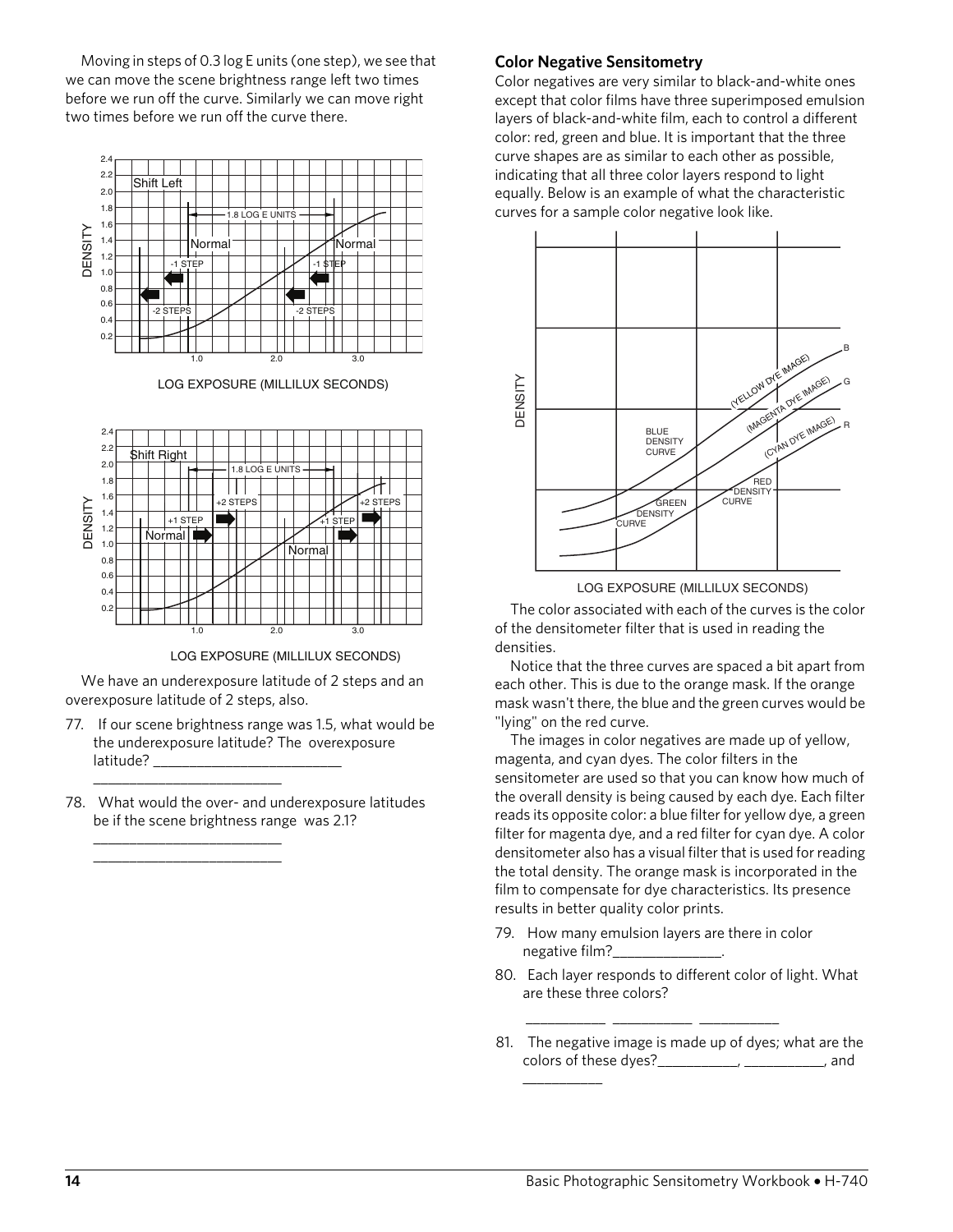82. The densitometer uses red, green and blue filters to read the cyan, magenta, and yellow densities of the negative. Match the color filter with the color dye it measures.

| <b>Filter</b> | Film Dye |
|---------------|----------|
|               |          |
|               |          |
|               |          |

83. Why do negative films have that orange mask? \_\_\_\_\_\_\_\_\_\_\_\_\_\_\_\_\_\_\_\_\_\_\_\_\_\_\_\_\_\_\_\_\_\_\_and

\_\_\_\_\_\_\_\_\_\_\_\_\_\_\_\_\_\_\_\_\_\_\_\_\_\_\_\_\_\_\_.

#### **Reversal Film Sensitometry**

The characteristic curve for reversal films is like a mirror image of the curve for negative film. This is not hard to understand if you thank about what a reversal (transparency) film images looks like. The dark areas of a scene do not reflect much light to the film (small log E). these areas come our dark (high density) just as they should. The light subject areas reflect a lot of light to the film (big log E). These areas come out light; practically clear (low density). Look at the curve shown below. At small log E exposures, the densities are high. At large log exposures, the densities are low. One further note  $-$  if you are plotting a color reversal film, it also has three separate curves, one each for the cyan, magenta, and yellow dye layers. Because there is no orange mask, all these curves lie almost on each other.



- 84. How does the curve for a reversal film look compared with that for a negative film?
- 85. Why do all three curves lie almost on each other?

\_\_\_\_\_\_\_\_\_\_\_\_\_\_\_\_\_\_\_\_\_\_\_\_\_\_\_\_.

\_\_\_\_\_\_\_\_\_\_\_\_\_\_\_\_\_\_\_\_\_\_\_\_\_\_\_\_.

#### **Paper Sensitometry**

Negatives are meant to be printed onto photographic paper. For this reason, negatives and paper are thought of as a system. The final result, the print, is what is important. Negative curves have slopes well below 1.0 (typically around 0.45 to 0.65) to give the photographer more exposure latitude. To compensate for the low slope of negative, printing papers have a slope grater than 1.0 (from about 1.5 to 3.5, depending upon the grade of the paper). The paper grade number gives you an idea as to the slope of the paper. Grade 2 paper is considered normal and has a slope of around 2. The higher the grade, the higher the slope.

- 86. Negatives and printing paper are considered a \_\_\_\_\_\_\_\_\_\_\_\_.
- 87. Why do negatives have a small slope? \_\_\_\_\_\_\_\_\_\_\_\_\_\_\_\_\_\_\_\_\_\_\_\_\_\_\_\_

\_\_\_\_\_\_\_\_\_\_\_\_\_\_\_\_\_\_\_\_\_\_\_\_\_\_\_\_

\_\_\_\_\_\_\_\_\_\_\_\_\_\_\_\_\_\_\_\_\_\_\_\_\_\_\_\_

88. What do papers do to compensate?\_

Paper densities are not read with a regular transmission densitometer, such as is used to measure negatives and transparencies. To measure paper densities, a reflection densitometer is necessary. This is because light does not pass through the paper but is reflected from its surface. Therefore, the densitometer must be designed so that it can measure reflected light. Sensitometric exposures are made on paper the same as they are on film, except that papers require more exposure because they aren't as fast as film. There is a separate method of figuring out the speed of paper because paper is not exposed like film.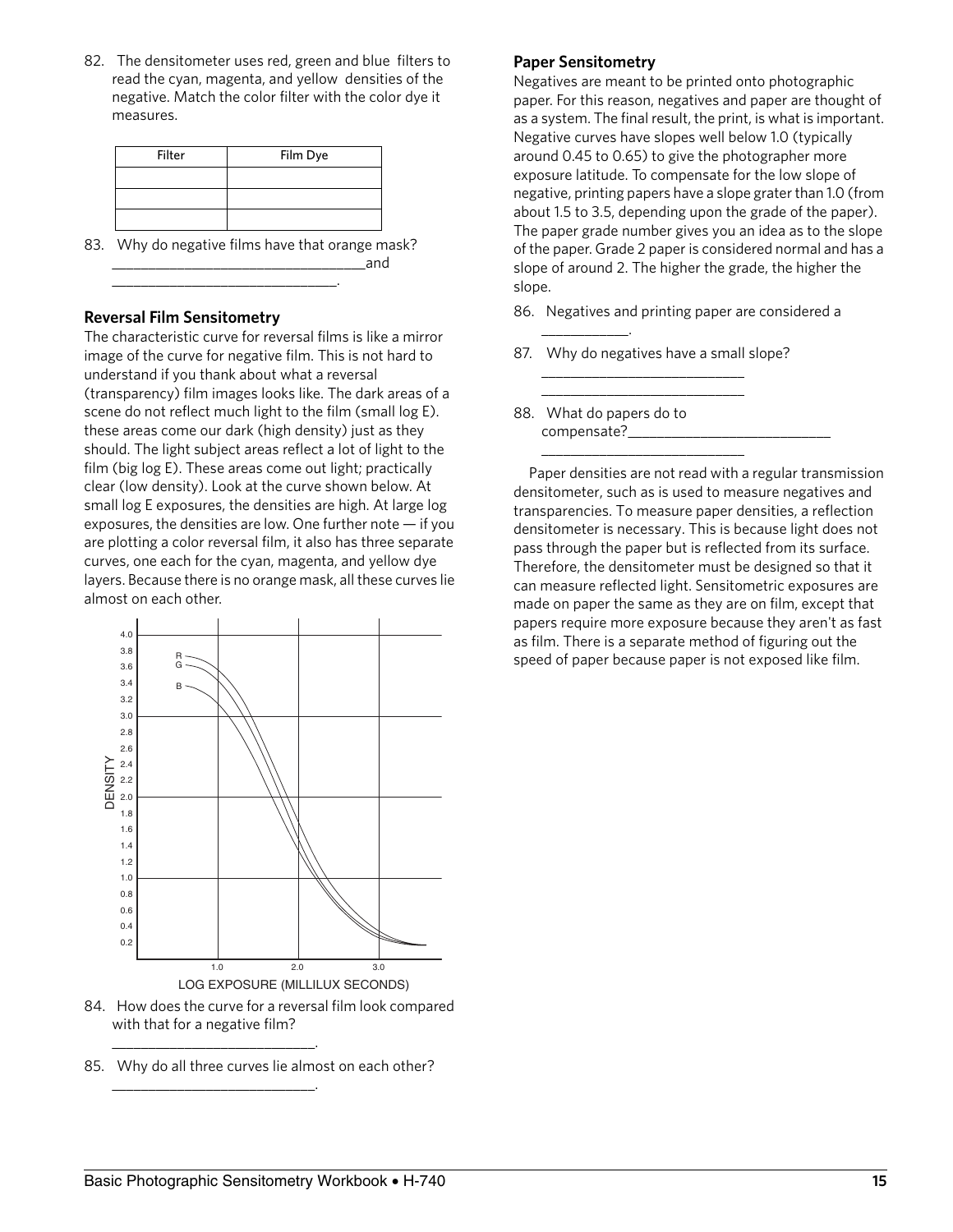Other than that, the curves for paper are plotted the same as for film. If the paper is a color paper, then there are three curves, one for each emulsion layer (there are no paper grades for color paper). Below is a typical family of black-and-white paper curves for grades 1, 2, 3, and 4.



- 89. What type of densitometer is used for reading paper densities? \_\_\_\_\_\_\_\_\_\_\_\_\_\_\_\_\_\_\_\_\_\_\_\_\_\_\_\_\_\_\_.
- 90. Papers are faster or slower than films? \_\_\_\_\_\_\_\_\_\_\_\_\_\_\_\_\_\_\_\_\_\_\_\_\_\_\_\_\_\_\_
- 91. Do we figure paper speed the same as film speed?\_
- 92. How many curves are there for color paper?\_
- 93. What are they? \_\_\_\_\_\_, \_\_\_\_\_\_ and \_\_\_\_\_.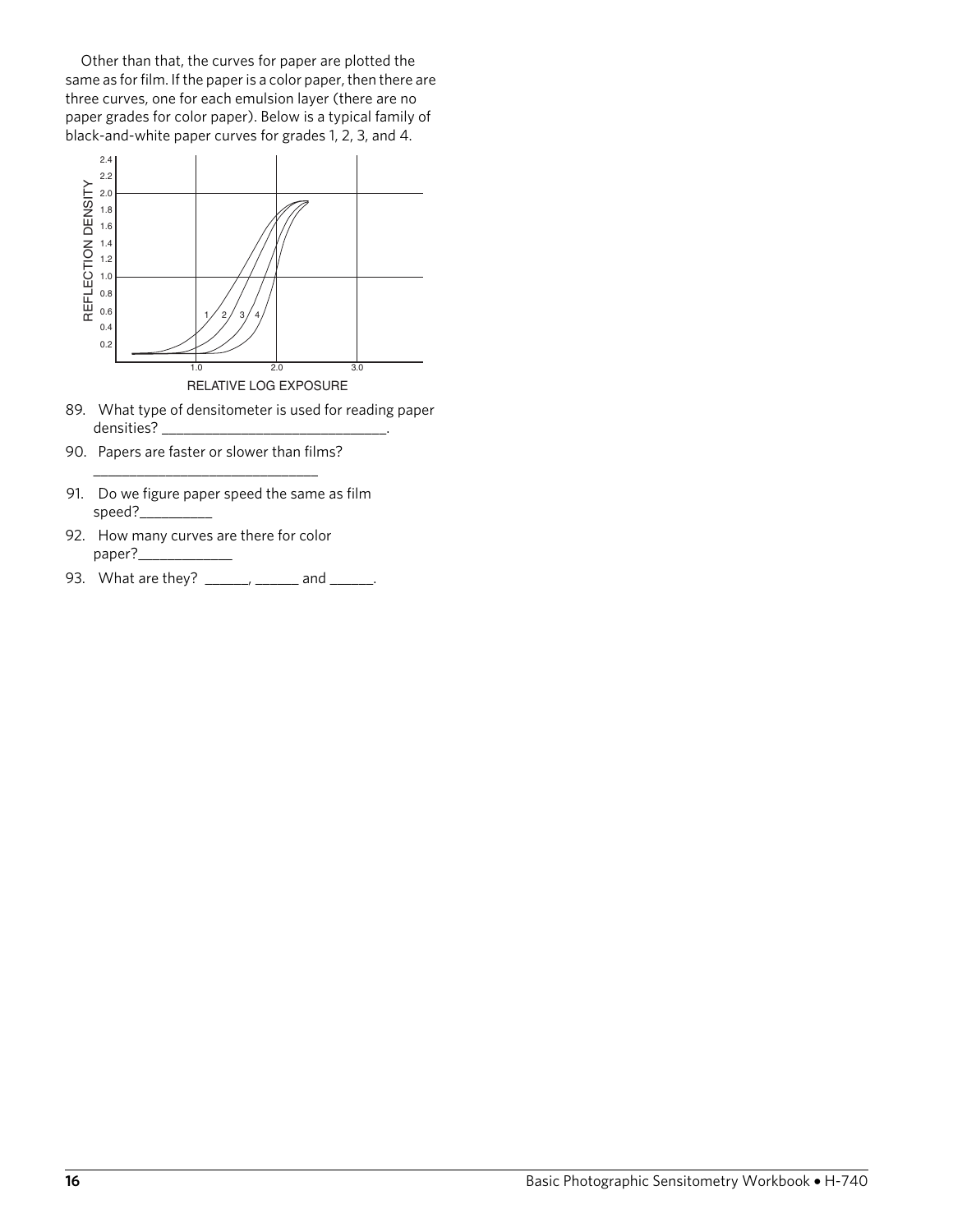### **APPENDIX A**

#### **Logarithms**

Some people feel a little uneasy when they hear the word "logarithms." Actually logarithms (logs) are just shorthand forms of other numbers. The basic number in logs is 10.

| $10 \times 1 = 10$   | $101 = 10$ exponent is 1                                      | $log of 10 = 1.0$ |
|----------------------|---------------------------------------------------------------|-------------------|
| $10 \times 10 = 100$ | $102 = 100$ exponent is 2                                     | $log of 100 = 2$  |
|                      | $10 \times 10 \times 10 = 1000$   $10^3 = 1000$ exponent is 3 | $log of 1000 = 3$ |

Note that the small number written above the 10 (exponent) is the same as the number of zeroes in the answer. 105 means 100,000. The log of 100,000 (105) is 5. If the number 10 is raised to any exponent, the exponent is the log of that term.

For example:

| $10^2 = 100$     | The $log of 100 = 2.0$  |
|------------------|-------------------------|
| $10^{2.6} = 398$ | The $log of 3.98 = 2.6$ |
| $10^3 = 1000$    | The $log of 1000 = 3.0$ |

Based on this, what would you say are the logs of:

- 94. 1,000,000
- 95. 105
- 96. 10,000

There are positive exponents and negative exponents. Negative exponents are used to express numbers less than

1. The log of 1 is 0 because  $10^0$  = 1. The log of 0.1 (10<sup>-1</sup>) = -1. What are the logs of:

97. 0.01

- 98. 0.0001
- 99. 10-6

This works well for numbers that have a whole number exponent of 10, but what about other numbers like 200, 63, and 0.41? Logs are actually two numbers, the whole number part (like 1, 2, 3, etc.) and the decimal part (like 301, 145, and 80). Just look at this table:

| The log of 2    | $= 0.3$ |
|-----------------|---------|
| The log of 20   | $= 1.3$ |
| The log of 200  | $= 2.3$ |
| The log of 2000 | $= 3.3$ |

Notice that the decimal part (.3) never changes because the number 2 is being multiplied by 10 in each example, and that the whole number part (1, 2, and 3) shows how many 10s are being multiplied by the number 2. Look at this next table:

| $6.3 = 6.3 \times 1$     | The log of $6.3 = 0.8$  |  |
|--------------------------|-------------------------|--|
| $63 = 6.3 \times 10$     | The log of $63 = 1.8$   |  |
| $630 = 6.3 \times 100$   | The $log of 630 = 2.8$  |  |
| $6300 = 6.3 \times 1000$ | The log of $6300 = 3.8$ |  |

Notice that we broke all of the numbers down to how many times the number is multiplied by 1, 10, 100, or 1000, depending on how large the number was to begin with. 100. Complete the table:

| $4.17 = 4.17 \times 1$   | The log of $4.17 = 0.8$     |  |
|--------------------------|-----------------------------|--|
| $41.7 = (a) \times 10$   | The $log of 41.7 = (b)$     |  |
| $417 = 4.17 \times 100$  | The log of $417 = (c)$      |  |
| $4170 = 4.17 \times (d)$ | The $log of (e) = 3.620$    |  |
| $0.417 = (f) \times 0.1$ | The log of $0.417 = -1.620$ |  |

The whole number part of a logarithm is called the characteristic, and it tells you how many whole powers of 10 are in your number. The decimal part is called the mantissa, and it tells you how many fractional powers of 10 are in your number.

What are the characteristics of the following logarithms?

101. 1.7

102. 5.14

103. 3.98

What is the mantissa of the following numbers?

104. 9.01

105. 7.2

106. 0.323

Negative characteristics are used quite often in sensitometry. Note that in this book the unit for exposure is millilux-seconds. The former standard unit was lux-seconds. Five hundred millilux-seconds equals 0.5 lux-seconds. The log of 500 millilux-seconds is 2.7 but the log of 0.5 lux-seconds is a negative number (-1.7). All characteristic curves that used lux-seconds as the unit for exposure use negative characteristics.

Be prepared for this when looking at most characteristic curves because the change to using millilux-seconds is fairly recent and most published curves use lux-seconds as the unit for exposure.

#### **Bar Logs**

When you are writing negative characteristics, the conventional way of doing it is to put the minus sign over the characteristic, like this:  $2.23$ . this is because the negative sign refers only to the characteristic , not the mantissa. It is referred to as "bar notation" because if you say the number, it is done like this: "bar two point two three."

107. Complete the table:

| The log of 4.1     | $= 0.613$ |
|--------------------|-----------|
| The log of 0.41    | $= 1.613$ |
| The log of 0.041   | $=$ (a)   |
| The log of 0.0041  | $=$ (b)   |
| The log of -.00041 | $=$ (c)   |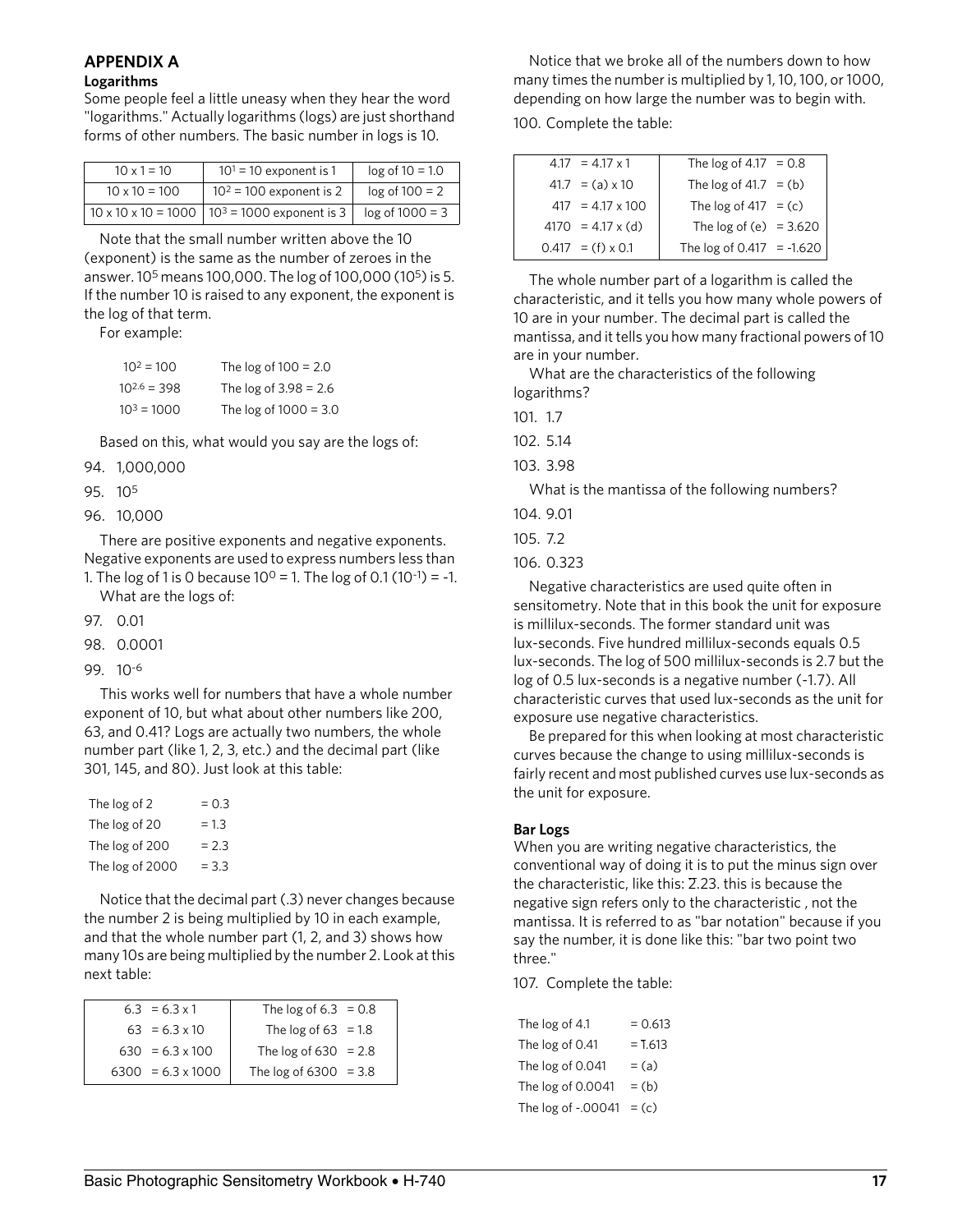#### **Using a Table of Logarithms**

The number 87 falls between 10 and 100, which have logs of 1.0 and 2.0, respectively, so the log of 87 must be 1 plus some decimal quantity. to find that decimal, we go to a table of logarithms, which is really a table of decimal numbers, and look up the number 87 in the left-hand column. The decimal is given to us in four or five digits (depending on the table). In the case of 87, we find the

decimal .9395, but we notice that the same decimal also applies to the numbers 870, 8700, 8.7, 0.87, etc. However, since we have already said that the log of 87 must be 1+, then the actual log of 87 is 1.9395, accurate to the fourth decimal. The log table reproduced below shows how this decimal was found. Can you guess what the log of 870 would be?

#### **COMMON LOGARITHMS**

| N  | $\mathsf{O}\xspace$ | $\mathbf{1}$ | $\overline{2}$ | $\mathsf{3}$ | $\overline{\mathbf{4}}$ | 5    | 6    | $\overline{7}$ | 8    | 9    |
|----|---------------------|--------------|----------------|--------------|-------------------------|------|------|----------------|------|------|
| 55 | 7404                | 7412         | 7419           | 7427         | 7435                    | 7443 | 7451 | 7459           | 7466 | 7474 |
| 56 | 7482                | 7490         | 7497           | 7505         | 7513                    | 7520 | 7528 | 7536           | 7543 | 7551 |
| 57 | 7559                | 7566         | 7574           | 7582         | 7589                    | 7597 | 7604 | 7612           | 7619 | 7627 |
| 58 | 7634                | 7642         | 7649           | 7657         | 7664                    | 7672 | 7679 | 7686           | 7694 | 7701 |
| 59 | 7709                | 7716         | 7723           | 7731         | 7738                    | 7745 | 7752 | 7760           | 7767 | 7774 |
| 60 | 7782                | 7789         | 7796           | 7803         | 7810                    | 7817 | 7825 | 7832           | 7839 | 7846 |
| 61 | 7853                | 7860         | 7868           | 7875         | 7882                    | 7889 | 7896 | 7903           | 7910 | 7917 |
| 62 | 7924                | 7931         | 7938           | 7945         | 7952                    | 7959 | 7966 | 7973           | 7980 | 7987 |
| 63 | 7993                | 8000         | 8007           | 8014         | 8021                    | 8028 | 8035 | 8041           | 8048 | 8055 |
| 64 | 8062                | 8069         | 8075           | 8082         | 8089                    | 8096 | 8102 | 8109           | 8116 | 8122 |
| 65 | 8129                | 8136         | 8142           | 8149         | 8156                    | 8162 | 8169 | 8176           | 8182 | 8189 |
| 66 | 8195                | 8202         | 8209           | 8215         | 8222                    | 8228 | 8235 | 8241           | 8248 | 8254 |
| 67 | 8261                | 8267         | 8274           | 8280         | 8287                    | 8293 | 8299 | 8306           | 8312 | 8319 |
| 68 | 8325                | 8331         | 8338           | 8344         | 8351                    | 8357 | 8363 | 8370           | 8376 | 8382 |
| 69 | 8388                | 8395         | 8401           | 8407         | 8414                    | 8420 | 8426 | 8432           | 8439 | 8445 |
| 70 | 8451                | 8457         | 8463           | 8470         | 8476                    | 8482 | 8488 | 8494           | 8500 | 8506 |
| 71 | 8531                | 8519         | 8525           | 8531         | 8537                    | 8543 | 8549 | 8555           | 8561 | 8567 |
| 72 | 8573                | 8579         | 8585           | 8591         | 8597                    | 8603 | 8609 | 8615           | 8621 | 8627 |
| 73 | 8633                | 8639         | 8645           | 8651         | 8657                    | 8663 | 8669 | 8675           | 8681 | 8686 |
| 74 | 8692                | 8698         | 8704           | 8710         | 8716                    | 8722 | 8727 | 8733           | 8739 | 8745 |
| 75 | 8751                | 8756         | 8762           | 8768         | 8774                    | 8779 | 8785 | 8791           | 8797 | 8802 |
| 76 | 8808                | 8814         | 8820           | 8825         | 8831                    | 8837 | 8842 | 8848           | 8854 | 8859 |
| 77 | 8865                | 8871         | 8876           | 8882         | 8887                    | 8893 | 8899 | 8904           | 8910 | 8915 |
| 78 | 8921                | 8927         | 8932           | 8938         | 8943                    | 8949 | 8954 | 8960           | 8965 | 8971 |
| 79 | 8976                | 8982         | 8987           | 8993         | 8998                    | 9004 | 9009 | 9015           | 9020 | 9025 |
| 80 | 9031                | 9036         | 9042           | 9047         | 9053                    | 9058 | 9063 | 9069           | 9074 | 9079 |
| 81 | 9085                | 9090         | 9096           | 9101         | 9106                    | 9112 | 9117 | 9122           | 9128 | 9133 |
| 82 | 9138                | 9143         | 9149           | 9154         | 9159                    | 9165 | 9170 | 9175           | 9180 | 9186 |
| 83 | 9191                | 9196         | 9201           | 9206         | 9212                    | 9217 | 9222 | 9227           | 9232 | 9238 |
| 84 | 9243                | 9248         | 9253           | 9258         | 9263                    | 9269 | 9274 | 9279           | 9284 | 9289 |
| 85 | 9294                | 9299         | 9304           | 9309         | 9315                    | 9320 | 9325 | 9330           | 9335 | 9340 |
| 86 | 9345                | 9350         | 9355           | 9360         | 9365                    | 9370 | 9375 | 9380           | 9385 | 9390 |
| 87 | 9395                | 9400         | 9405           | 9410         | 9415                    | 9420 | 9425 | 9430           | 9435 | 9440 |
| 88 | 9445                | 9450         | 9455           | 9460         | 9465                    | 9469 | 9474 | 9479           | 9484 | 9489 |
| 89 | 9494                | 9499         | 9504           | 9509         | 9513                    | 9518 | 9523 | 9528           | 9533 | 9538 |
| 90 | 9542                | 9547         | 9552           | 9557         | 9562                    | 9566 | 9571 | 9756           | 9581 | 9586 |
| 91 | 9590                | 9595         | 9600           | 9605         | 9609                    | 9614 | 9619 | 9624           | 9628 | 9633 |
| 92 | 9638                | 9643         | 9647           | 9652         | 9657                    | 9661 | 9666 | 9671           | 9675 | 9680 |
| 93 | 9685                | 9689         | 9694           | 9699         | 9703                    | 9708 | 9713 | 9717           | 9722 | 9727 |
| 94 | 9731                | 9736         | 9741           | 9745         | 9750                    | 9754 | 9759 | 9763           | 9768 | 9773 |
| 95 | 9777                | 9782         | 9786           | 9791         | 9795                    | 9800 | 9805 | 9809           | 9814 | 9818 |
| 96 | 9823                | 9827         | 9832           | 9836         | 9841                    | 9845 | 9850 | 9854           | 9859 | 9863 |
| 97 | 9868                | 9872         | 9877           | 9881         | 9886                    | 9890 | 9894 | 9899           | 9903 | 9908 |
| 98 | 9912                | 9917         | 9921           | 9926         | 9930                    | 9934 | 9939 | 9943           | 9948 | 9952 |
| 99 | 9956                | 9961         | 9965           | 9969         | 9974                    | 9978 | 9983 | 9987           | 9991 | 9996 |

This table is a bit hard to understand at first. It's not as complicated as it seems! Let's pick a number on the left-hand edge, say 60. This is really 6.0; the table leaves out the decimal point because it is assumed that you know it should be there. Now let's take a number from the top, say 5. The intersection of 60 and 5 is 0.7818. 6.0 and 5 together mean 6.05.

108. The log of 7.54 is?

109. The log of 5.5 is?

110. The log of 7.27 is?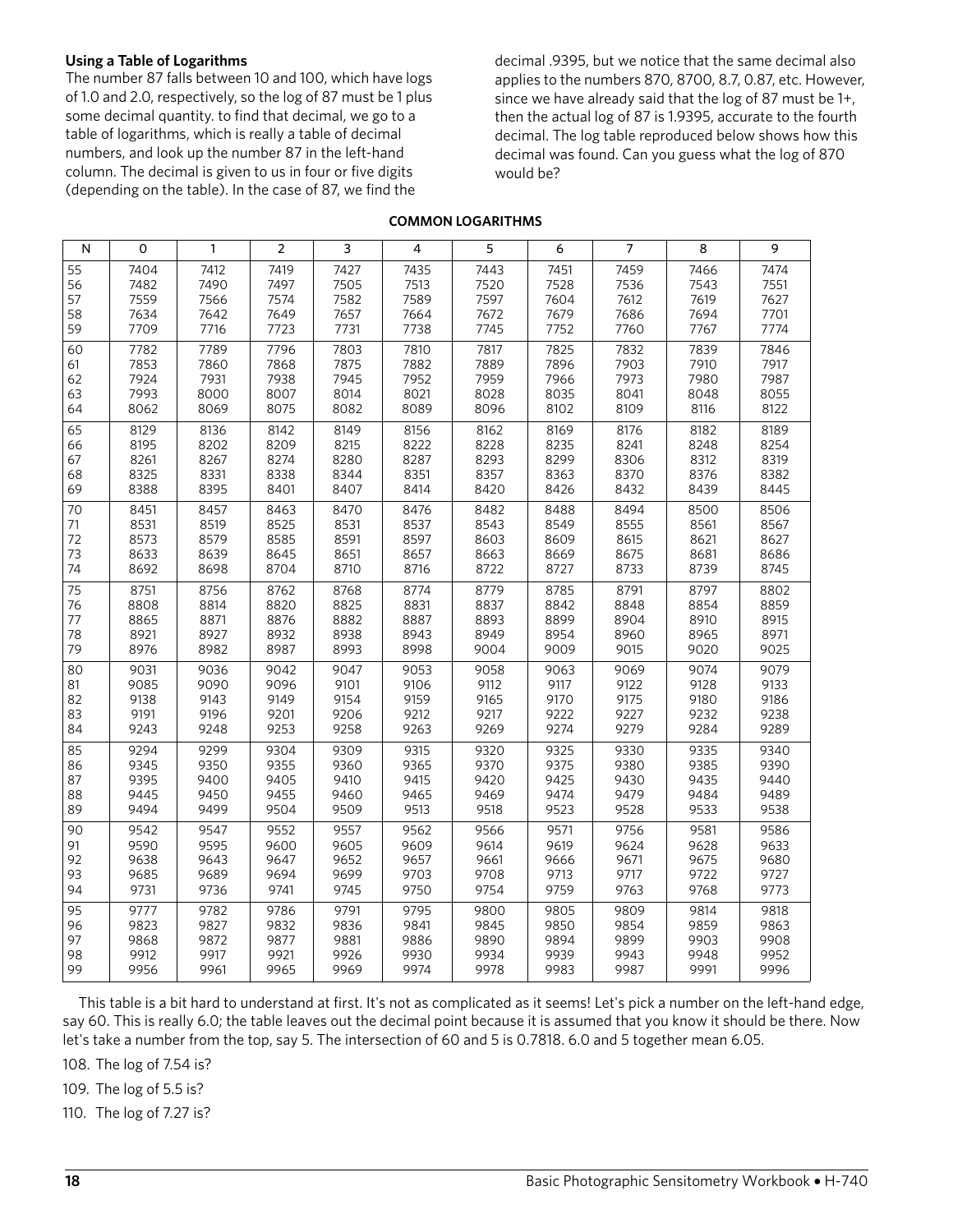#### **Antilogs**

Simply put, antilogs are the numbers that logs represent. Let's go back to our common logarithm table and find the antilog of 0.9058. First we search the table until we find 0.9058. Then we look to the left to see which row it is in. It is in the row for 80. Then we look above it to see which column it is in, and find that to be column 5. Thus the antilog of 0.9058 is 8.05. If our number was 2.9058, we would multiply 8.05 by 100, because the antilog of 2 is 100. thus the antilog of 2.9058 is 805.

Determine the antilogs of the following numbers.

- 111. 0.804
- 112. 1.8142
- 113. 2.7619
- 114. 1.9299
- 115. 2.8882

If you use a calculator that has a log key, figuring logs and antilogs is quite easy. However, if you are working with bar logs, you will find that the calculator adds the negative characteristic and the positive mantissa together to yield a single negative number.

2.3 is added together: -2.0

+0.3 -1.7 to yield -1.7 on the calculator display

So if you are going to use a calculator, you will probably find it best to make separated calculations, one for the characteristic and one for the mantissa, and add them together.

One of the great things about logarithms is that multiplying two numbers together is the same as adding their logarithms. Solve the problem  $2 \times 2 = 4$  using logs.

The log of 2 is 0.3; the log of 4 is 0.6:  $2 \times 2 = 4$  0.3 + 0.3 = 0.6 antilog of 0.6 = 4

#### **Helpful hint:**

Because the factor 2 is very popular in photography (doubling exposure, halving exposure), its log (0.3) gets used a lot in sensitometry.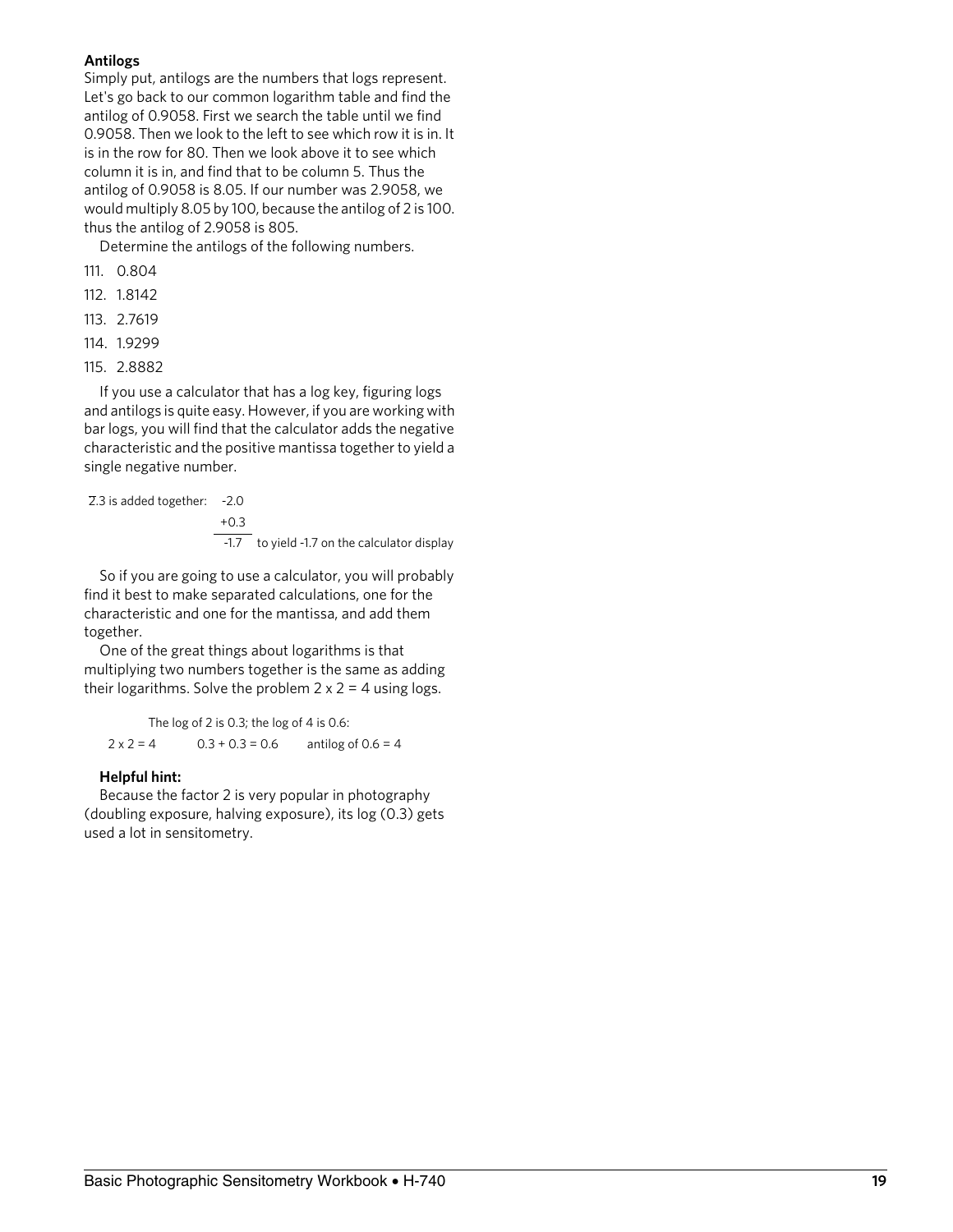#### **APPENDIX B**

#### **Slope**

Slope in sensitometry is figured the same as it was in your old geometry class:



Point A is at 2 on the Y scale and 3 on the X scale. Point B is at 4 on the Y scale and 6 on the X scale.

$$
Slope = \frac{Rise}{Run}
$$

Between two points, the line has risen 2 units. also, the line has run 3 units. the slope is 2/3 or 0.67.

116. Determine the slope between points A and C.

Notice that in the above question, the slope was the same as that in the example. On a straight line, it doesn't matter which two points you pick, because the slope of the line will always be the same.

You might see this formula for determining slope:

$$
\frac{\Delta Y}{\Delta X}
$$

The triangle  $\Delta$  (Greek—delta) is the symbol meaning "change." ∆Y means "the change in the Y." In the example, point A is at 2 on the Y scale and point B is at 4.  $\Delta$ Y then = 2, (4 - 2 = 2);  $\Delta$ X would be 3, (6 - 3 = 3). It

doesn't matter how you write it ∆Y/∆X = Rise/Run = Slope, it all means the same.

117. Figure the slope on the following:



118. Figure the slope on the following:

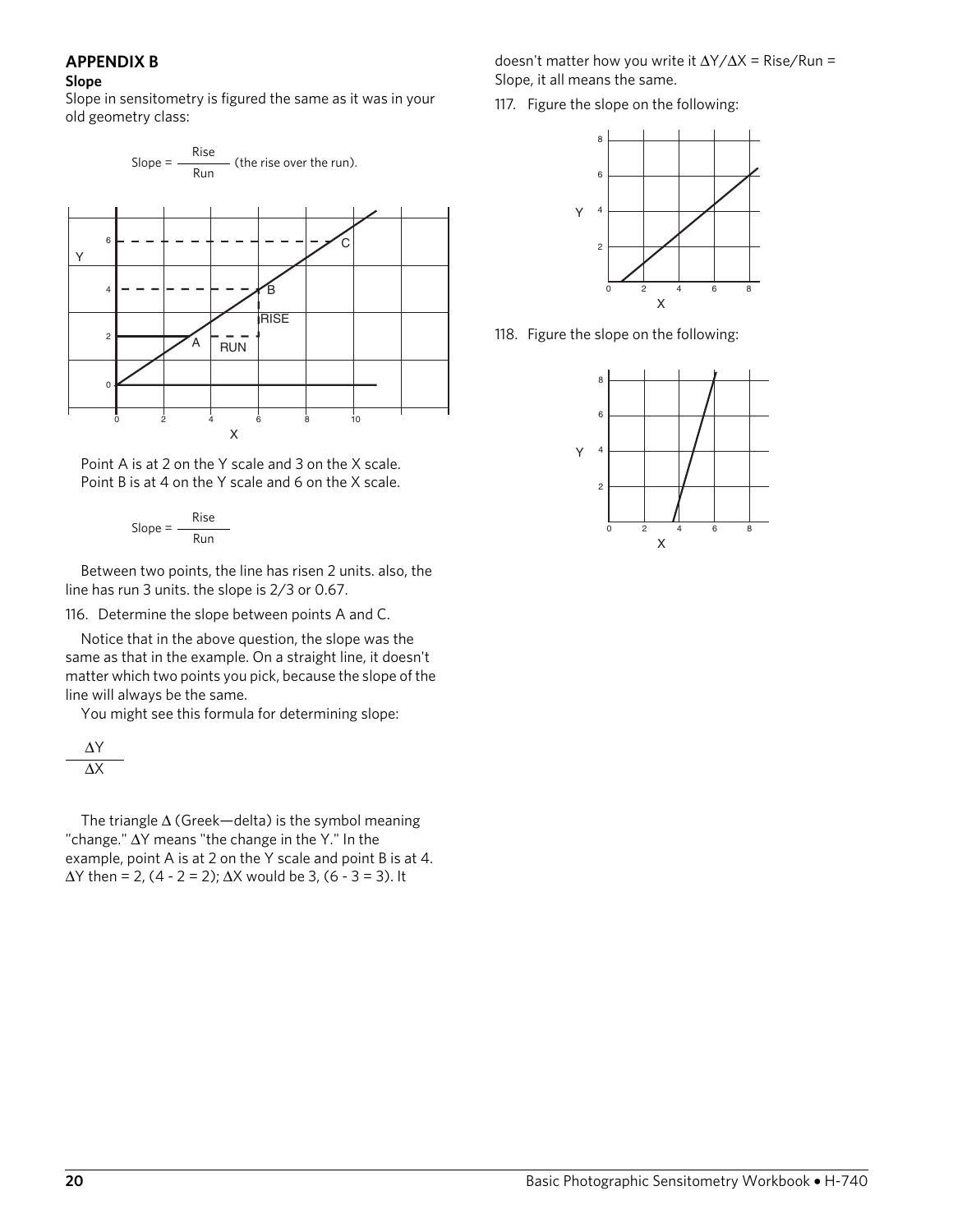#### **GLOSSARY OF EQUIVALENT TERMS AND PREFERRED TERMS**

| <b>PREFERRED TERMS</b> | GLOSSARY OF EQUIVALENT TERMS AND                                                                                                                                                                                                                                                                                             | H & D Curve      | The graph made by plotting the density of a<br>film sample against the log of the exposure<br>that made that density. Named after Messrs.                                                                                                                                                                                                           |  |  |
|------------------------|------------------------------------------------------------------------------------------------------------------------------------------------------------------------------------------------------------------------------------------------------------------------------------------------------------------------------|------------------|-----------------------------------------------------------------------------------------------------------------------------------------------------------------------------------------------------------------------------------------------------------------------------------------------------------------------------------------------------|--|--|
| ANSI                   | American National Standards Institute<br>(formerly ASA). An institute that devises and<br>publishes standard methods for conducting<br>scientific work, including sensitometry.                                                                                                                                              |                  | Hurter and Driffield who created the science<br>of sensitometry. Also known as D-Log E and<br>D-Log H. D-Log H is the technically correct<br>term, but for this book, we are using D-Log E<br>because it is clearer. See H, E, and I.                                                                                                               |  |  |
| ASA                    | American Standards Association-now called<br>ANSI. See ANSI.                                                                                                                                                                                                                                                                 | H                | (Exposure) The international symbol for<br>Exposure (units are lux-seconds), also known                                                                                                                                                                                                                                                             |  |  |
| ASA Speed              | The speed of photographic materials as<br>determined by the method published by ANSI.                                                                                                                                                                                                                                        | $H = E \times T$ | as E.<br>(Exposure = Illuminance x Time) The exposure                                                                                                                                                                                                                                                                                               |  |  |
| Base + Fog             | The density of the base of the film plus the<br>density of the fog in the emulsion. Also known<br>as D-min and gross fog. D-min is the preferred<br>term. See D-min.                                                                                                                                                         |                  | equation. Illuminance is in lux and time is in<br>seconds so exposure is expressed in<br>lux-second (millilux- and microlux-seconds<br>can also be used). Also known as $E = I \times T$ .                                                                                                                                                          |  |  |
| D-Log E                | D-Log E (Density vs. the log of exposure). The<br>graph made by plotting the density of a film<br>sample against the log of the exposure that                                                                                                                                                                                |                  | $H + E \times T$ is technically correct because it uses<br>the correct international symbols for Exposure<br>and Illuminance.                                                                                                                                                                                                                       |  |  |
|                        | made that density. Also known as D-Log H                                                                                                                                                                                                                                                                                     |                  | 1. International symbol for intensity.                                                                                                                                                                                                                                                                                                              |  |  |
|                        | and H and D curve. D-Log H (H for exposure)<br>is the technically correct term, but for this<br>book we are using D-Log E because it is<br>clearer. See H, E, and I.                                                                                                                                                         |                  | 2. Although not technically correct, we use it<br>in this book to symbolize Illuminance. The<br>technically correct symbol for Illuminance is<br>Е.                                                                                                                                                                                                 |  |  |
| D-max                  | (Maximum density) This is a measurement of<br>the darkest a film can be. For most<br>black-and-white films, the D-max is not                                                                                                                                                                                                 | <b>ISO</b>       | International Standards Organization. The<br>international version of ANSI. See ANSI.                                                                                                                                                                                                                                                               |  |  |
|                        | shown on the characteristic curve because it<br>is beyond the scale printed from the step<br>tablet. If a piece of film is exposed to sunlight                                                                                                                                                                               | Lux              | Unit of illuminance, equivalent to one lumen<br>per square metre and to one metre-candle.<br>Preferred term is Lux.                                                                                                                                                                                                                                 |  |  |
|                        | for a few second and then developed, the<br>resulting density will be D-max.                                                                                                                                                                                                                                                 | Metre-Candle     | Unit of illuminance. The light received at a<br>point one metre away from a point light                                                                                                                                                                                                                                                             |  |  |
| D-min                  | (Minimum density) The smallest possible<br>density a film has. There is always some<br>density to even the most transparent of                                                                                                                                                                                               |                  | source having an intensity of one candela<br>(formerly candle). Equivalent to Lux, which is<br>the preferred term.                                                                                                                                                                                                                                  |  |  |
|                        | things. In clear film, D-min is the density of the<br>clear acetate base of the film plus a little bit of<br>"fog" in the emulsion. thus, it is also known as<br>base plus fog, and sometimes as gross fog.<br>D-min is the preferred term for<br>black-and-white film and papers. In color it is<br>called base plus stain. | Millilux         | One thousandth (10-3) of one lux. This unit is<br>sometimes used instead of Lux so that when<br>figuring log exposure, the result is not a<br>neegative log, thereby avoiding the use of bar<br>notation. With very slow films, occasionally<br>the unit is changed to microlux (one<br>millionth[10 <sup>-6</sup> ] of one lux) to avoid using bar |  |  |
| Ε                      | The international symbol for Illuminance. In<br>this book we use I for Illuminance because it is<br>clearer, but the technically correct symbol is E                                                                                                                                                                         | Step             | notation.<br>1. An exposure increase or decrease, usually                                                                                                                                                                                                                                                                                           |  |  |
| $E = I \times T$       | (Exposure = Illuminance x Time) The exposure<br>equation. Illuminance is in lux and time is in                                                                                                                                                                                                                               |                  | by a factor of 2. The same as "Stop," except<br>stop specifically refers to lens aperture.<br>Preferred term is Step.                                                                                                                                                                                                                               |  |  |
|                        | seconds so exposure is expressed in<br>lux-seconds (millilux- and microlux-seconds<br>can also be used). Also known as $H = E \times T$ . H                                                                                                                                                                                  |                  | 2. A patch of a step tablet used for<br>sensitometer exposures, as in "11-step<br>tablet."                                                                                                                                                                                                                                                          |  |  |
|                        | $=$ E x T is technically correct because it uses<br>the correct international symbol for Exposure<br>and Illuminance.                                                                                                                                                                                                        | Stop             | An exposure increase or decrease by a factor<br>of 2 associated with varying of lens aperture.<br>For a general term meaning exposure increase<br>or decrease, not necessarily associated with<br>lens aperture, the preferred term is Step.                                                                                                        |  |  |
| Gross Fog              | The density of the base of the film plus the<br>density of the fog in the emulsion. Also known<br>as D-min and base + fog. D-min is the                                                                                                                                                                                      |                  |                                                                                                                                                                                                                                                                                                                                                     |  |  |

preferred term. See D-min.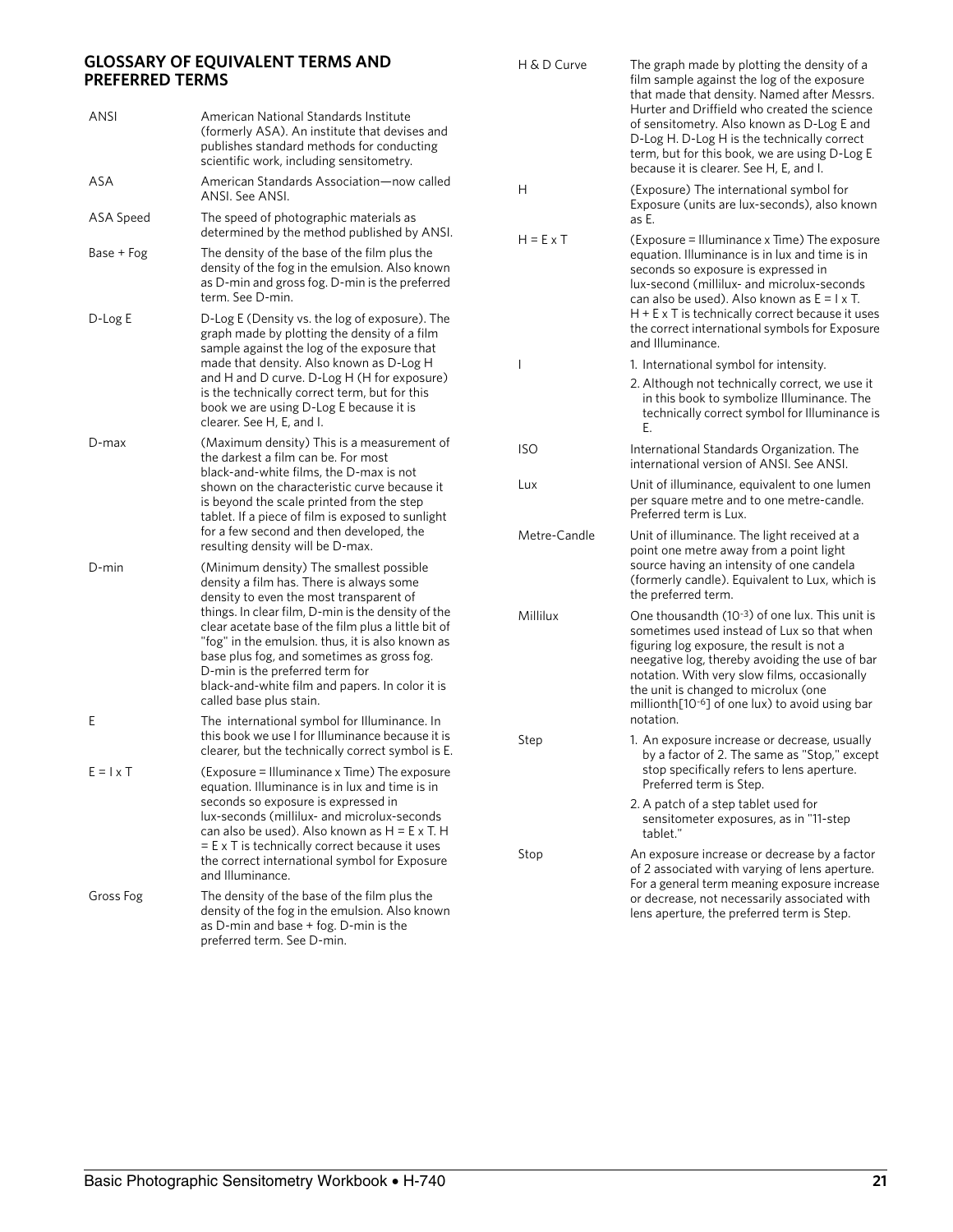#### **ANSWERS**

- 1. Exposure to light and degree of enlargement
- 2. Darker
- 3. Sensitometry
- 4. Contrast Index
- 5. Millilux
- 6. Exposure = Illuminance x Time
- 7. Millilux-seconds
- 8. Density
- 9. Transmission, Opacity
- 10.  $D = log$  opacity,  $D = log(1/Transmission)$
- 11. A photocell
- 12. The eye
- 13. No
- 14. a) Density, b) Log exposure
- 15. The Curve
- 16. a, d) logarithmic. b, c) arithmetic
- 17. Characteristic
- 18. Toe
- 19. Highlights
- 20. Mid-tones
- 21. Light or clear
- 22. Dark
- 23. The sensitometer
- 24. Light or clear
- 25. Dark
- 26. Densitometer
- 27. 100 millilux-seconds
- 28. 2.0
- 29. 40 millilux-seconds
- 30. Hurter and Driffield
- 31. Sensitometry
- 32. D-log E
- 33. D-log H
- 34.  $E = I \times T$
- 35. 0.05
- 36. 3.05
- 37. 3.00
- 38. 0.30
- 39. 0.15
- 40. Equal
- 41. Single
- 42. Smooth
- 43. No
- 44. 0.18
- 45. 1.70
- 46. No
- 47. Base plus fog
- 48. Gross fog
- 49. The contrast of the negative
- 50. Straight-line
- 51. Slope
- 52. Measuring negative contrast
- 53. The chape of the toe of the curve
- 54. Curve
- 55. The density of point A is 0.18. The density of point B is 0.98. The log E at point A is 0.68 and the log E of point B is 2.0

$$
\frac{\text{Density B - Density A}}{\text{Log E of B - Log E of A}} = \frac{0.98 - 0.18}{2.0 - 0.68}
$$

$$
\frac{0.80}{1.32} = 0.61
$$

- 56. Slope
- 57. No
- 58. The Average Gradient of the line between the densities 0.25 and 1.50 is 1.60.
- 59. 0.62
- 60. 0.58 to 0.65

$$
0.80 - 0.05 = \frac{0.75}{1.30} = 0.58
$$

$$
0.80 + 0.05 = \frac{0.85}{1.30} = 0.65
$$

- 61. 0.10 density units above D-min
- 62. 1.3
- 63. To be sure that the film has been properly developed
- 64. The antilog of 0.6 is 4.

$$
\frac{800}{4} = 200
$$

ANSI Film speed is ASA/ISO 200.

65. The antilog of 1.2 is 16.

$$
\frac{800}{16} = 50
$$

ANSI Film speed is ASA/ISO 50.

66. 4 8 16 32 5 10 20 40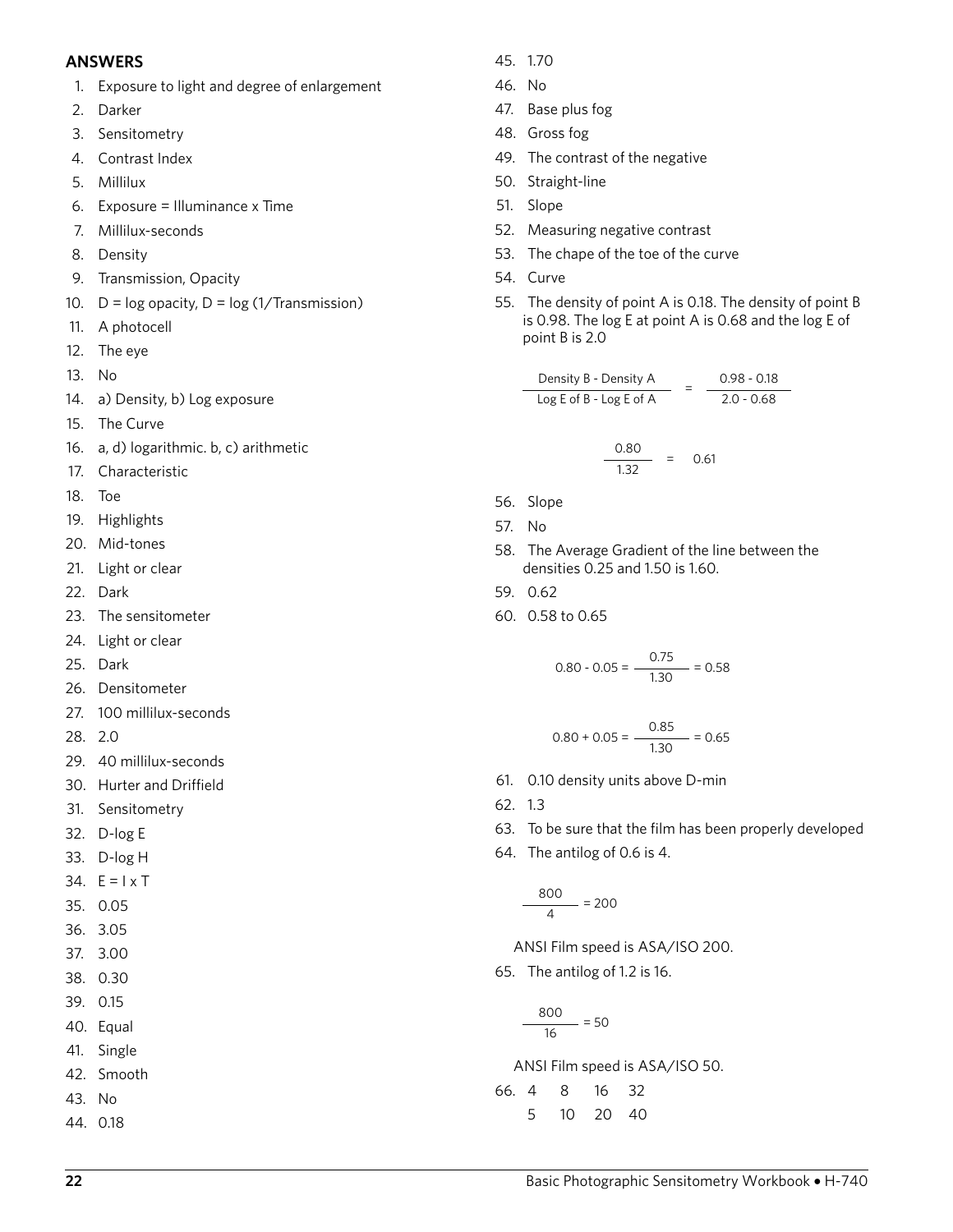|         | 6 12 25 50 |      |
|---------|------------|------|
| 67. 500 | 1000       | 2000 |
| 650     | 1250       | 2500 |
| 800     | 1600       | 3200 |

- 68. 2
- 69. Because film speeds are determined by figuring with logs. The log of 2 is 0.3, and this is the interval for a one-step change. 0.1 is a nice log interval to work with, and is 1/3 of 0.3, this a 0.1 log E change shifts film speed by 1/3 of a step.
- 70. Contrast Indices:
	- a. 0.51
	- b. 0.62
	- c. 0.73
- 71. Time, temperature, agitation, developer
- 72. Time
- 73. Time-Contrast Index Curve:



- 74. To find the proper development time for a desired Contrast Index
- 75. 11 minutes
- 76. 7 minutes
- 77. Underexposure latitude is 2 steps, overexposure latitude is 3 steps.
- 78. Underexposure latitude is 2 steps, overexposure latitude is 1 step.
- 79. Three
- 80. Red, green, and blue
- 81. Cyan, magenta, and yellow

82. **Filter Film Dye**

- Green Magenta
- Blue Yellow
- Red Cyan
- 83. To compensate for dye characteristics and to improve the quality of color prints.
- 84. It is a mirror image.
- 85. Because there is no orange mask as in color negative films.
- 86. System
- 87. To give the photographer more exposure latitude.
- 88. Have a high slope
- 89. Reflection
- 90. Slower
- 91. No
- 92. Three
- 93. One each for red, green, and blue densities.
- 94. 6.0
- 95. 5.0
- 96. 4.0
- 97. -2.0
- 98. -4.0
- 99. -6.0
- 100. a) 4.17
	- b) 1.620
	- c) 2.620
	- d) 1000 e) 4170
- f) 4.17
- 101. 1
- 102. 5
- 103. 3
- 104. .01
- 105. .2
- 106. .323 107. a)  $\overline{2}$ .613
- b) 3.613
- $c)$  4.613
- 108. 0.8774
- 109. 0.7404
- 110. 0.8615
- 111. 6.37